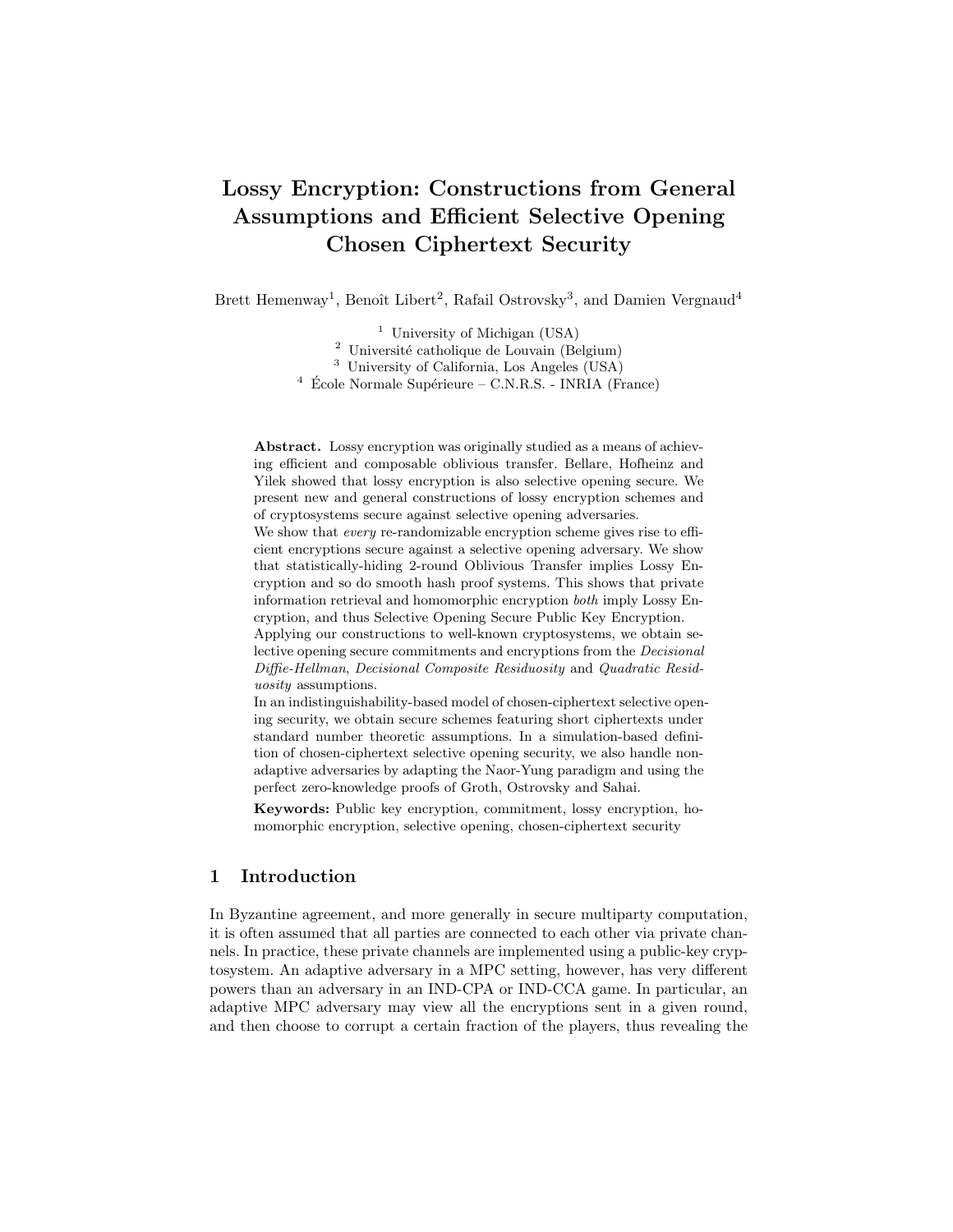decryptions of those players' messages and the randomness used to encrypt them. A natural question is whether the messages sent from the uncorrupted players remain secure. If the messages (and randomness) of all the players are chosen independently, then security in this setting follows from the IND-CPA security of the underlying encryption. If, however, the messages are not independent, the security does not immediately follow from the IND-CPA (or even IND-CCA) security of the underlying scheme. Although this problem was first investigated over twenty years ago, it remains an open question whether IND-CPA security implies this selective opening security.

Previous Work. There have been many attempts to design encryption protocols that can be used to implement secure multiparty computation against an adaptive adversary. The first protocols by Beaver and Haber [4] required interaction between the sender and receiver, required erasure and were fairly inefficient. The first non-interactive protocol was given by Canetti, Feige, Goldreich and Naor in [10]. In [10] the authors defined a new primitive called Non-Committing Encryption, and gave an example of such a scheme based on the RSA assumption. In [2], Beaver extended the work of [10], and created adaptively secure key exchange under the Diffie-Hellman assumption. In subsequent work, Damgård and Nielsen improved the efficiency of the schemes of Canetti *et al.* and Beaver, they were also able to obtain Non-Committing Encryption based on one-way trapdoor functions with invertible sampling. In [12], Canetti, Halevi and Katz presented a Non-Committing encryption protocols with evolving keys.

In [9], Canetti, Dwork, Naor and Ostrovsky extended the notion of Non-Committing Encryption to a new protocol which they called Deniable Encryption. In Non-Committing Encryption schemes there is a simulator, which can generate non-committing ciphertexts, and later open them to any desired message, while in Deniable Encryption, valid encryptions generated by the sender and receiver can later be opened to any desired message. The power of this primitive made it relatively difficult to realize, and Canetti et al. were only able to obtain modest examples of Deniable Encryption and left it as an open question whether fully deniable schemes could be created.

The notions of security against an adaptive adversary can also be applied to commitments. According to [21], the necessity of adaptively-secure commitments was realized by 1985. Despite its utility, until recently, relatively few papers directly addressed the question of commitments secure against a selective opening adversary (SOA). The work of Dwork, Naor, Reingold and Stockmeyer [21] was the first to explicitly address the problem. In [21], Dwork et al. showed that non-interactive SOA-secure commitments can be used to create a 3-round zeroknowledge proof systems for NP with negligible soundness error, and they gave constructions of a weak form of SOA-secure commitments, but left as an open question the existence of whether general SOA-secure commitments.

The question of SOA-secure commitments was put on firm foundations by Hofheinz [27] and Bellare, Hofheinz and Yilek in [5]. In [5], Bellare et al. provided simulation-based and indistinguishability-based definitions of security (these will be given the prefixes IND and SEM respectively) and gave a number of con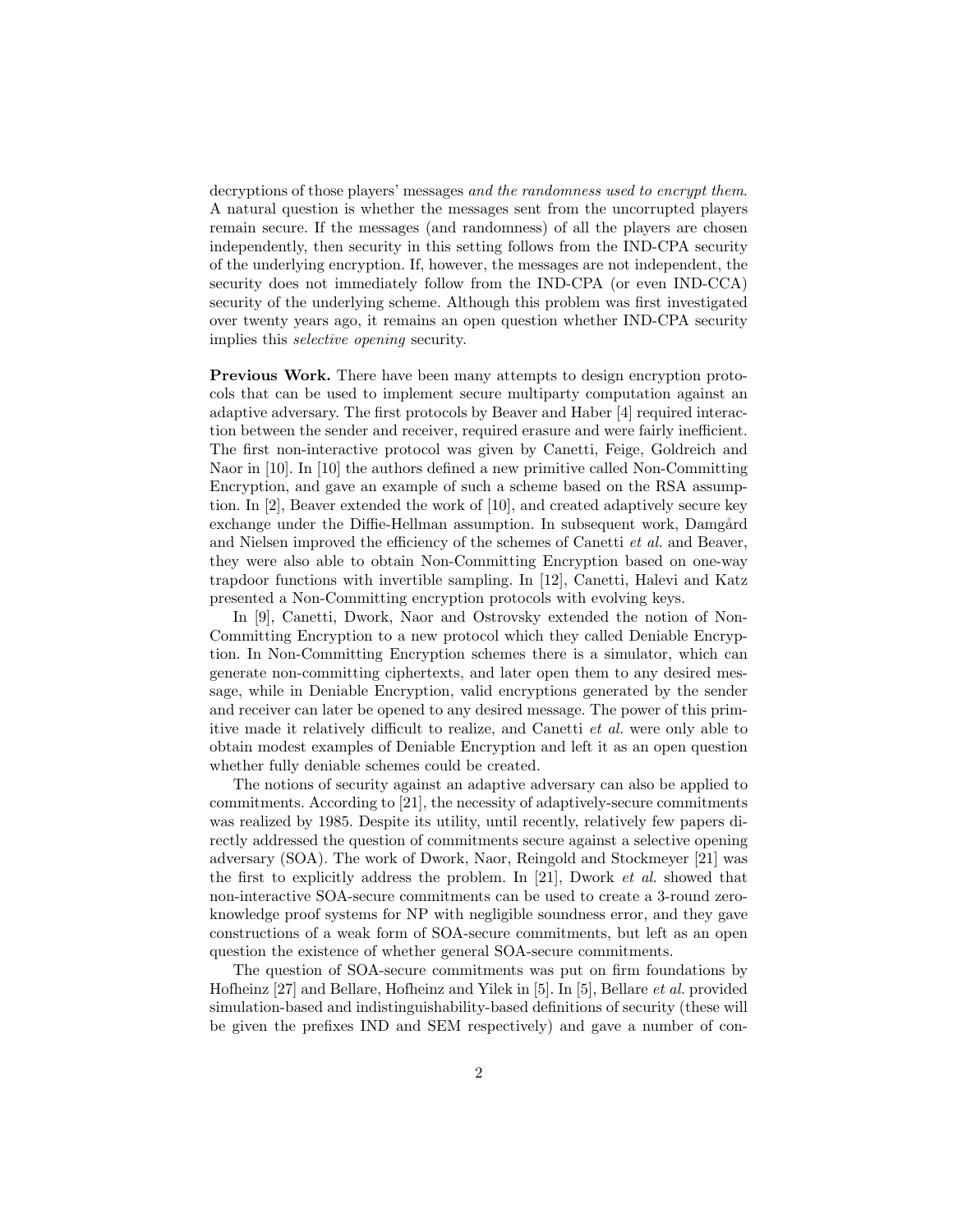structions and strong black-box separations, which indicated the difficulty of constructing selective opening secure commitments. Our results in the selective opening setting build on the breakthrough results of [5].

The independent work of Fehr, Hofheinz and Kiltz and Wee [23] also examines the case of CCA2 cryptosystems that are selective opening secure. In their work, they show how to adapt the universal hash proof systems of [17], to provide CCA2 security in the selective opening setting. Their constructions are general, and offer the first SEM-SO-CCA secure cryptosystem whose parameters are completely independent of  $n$ , the number of messages. Their work also considers selective opening security against chosen-plaintext attacks, and using techniques from Non-Committing Encryption [10] they construct SEM-SO-CPA secure systems from enhanced one-way trapdoor permutations.

Bellare, Waters and Yilek [7] show how to construct Identity-Based Encryption (IBE) schemes secure under selective-opening attacks. Our results are orthogonal to theirs. Their work constructs IBE schemes secure under selectiveopening attacks, while our work starts with a tag-based encryption scheme, and uses it to construct encryption schemes that are secure against a selectiveopening chosen-ciphertext attack, but are not identity-based.

Our Contributions. We primarily consider encryptions secure against a selective opening adversary. First we consider a selective-opening adversary who can mount a chosen-plaintext attack, and a the second part, we consider a selectiveopening adversary who can mount a chosen-ciphertext attack.

Selective Opening Security Against Chosen-Plaintext Attacks. We formalize the notion of re-randomizable Public-Key Encryption and show that it implies Lossy Encryption [41, 32, 5]. Combining this with the observation (due to Bellare *et al.* [5]) that Lossy Encryption is IND-SO-CPA secure, we obtain an efficient construction of IND-SO-CPA secure encryption from any re-randomizable encryption (which generalizes and extends previous results). Moreover, these constructions retain the efficiency of the underlying re-randomizable cryptosystem.

Applying our results to the Paillier cryptosystem [39], we obtain an encryption scheme attaining a strong, simulation-based form of semantic security under selective openings (SEM-SO-CPA security). This is the first such construction from the Composite Residuosity (DCR) assumption. As far as bandwidth goes, it is also the most efficient SEM-SO-CPA secure encryption scheme to date. The possible use of Paillier as a lossy encryption scheme implicitly appears in [45]. To the best of our knowledge, its SEM-SO-CPA security was not reported earlier.

Next, we show that Lossy Encryption is also implied by (honest-receiver) statistically-hiding  $\binom{2}{1}$ -Oblivious Transfer and hash proof systems [17]. Combining this with the results of  $[42, 41]$ , we recognize that the relatively new Lossy Encryption primitive is essentially a different way to view the well-known statistically-hiding  $\binom{2}{1}$ -OT primitive. Applying the reductions in [5] to this result, yields constructions of SOA secure encryption from both private information retrieval (PIR) and homomorphic encryption.

These results show that the Lossy and Selective Opening Secure Encryption primitives (at least according to the latter's indistinguishability-based security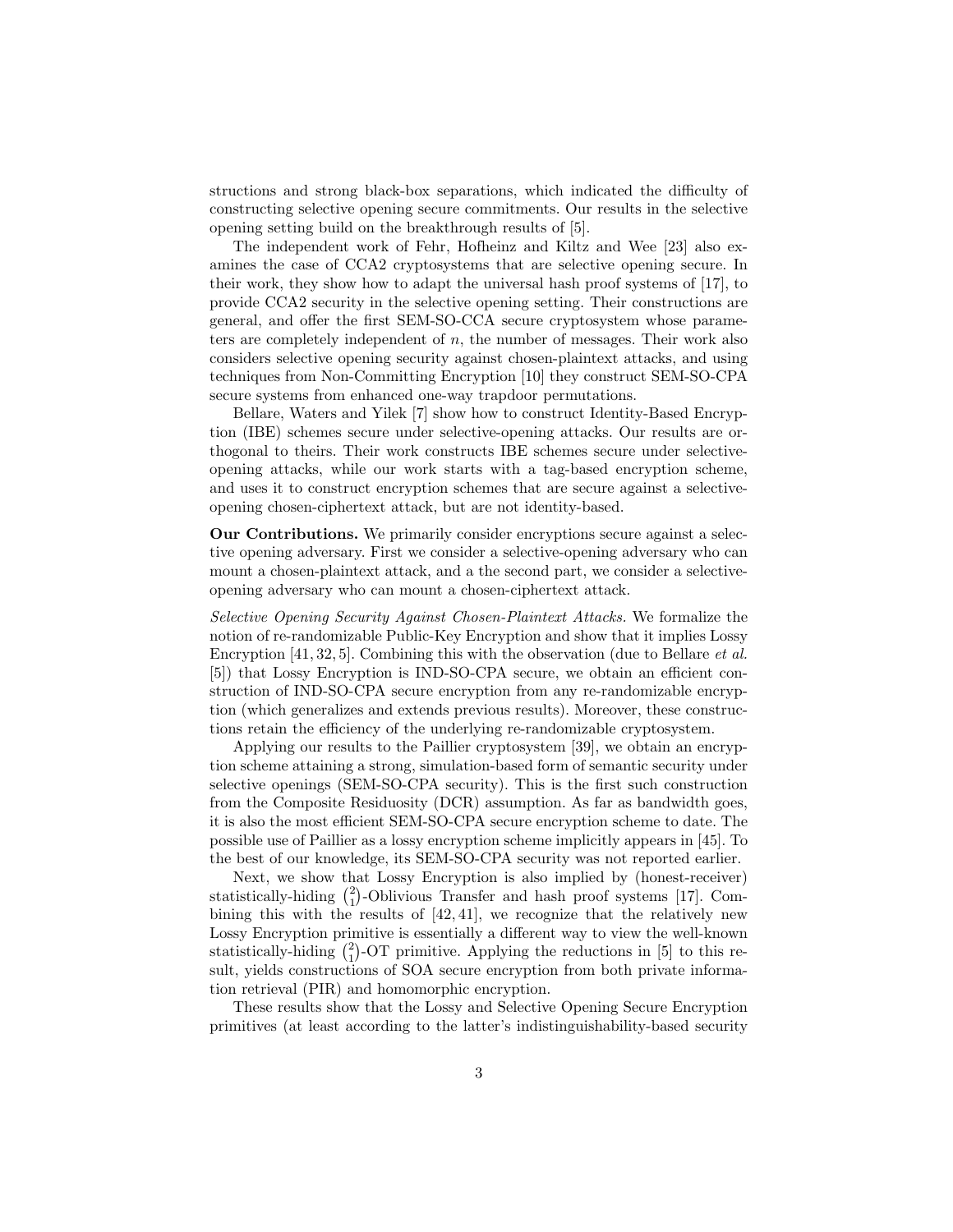definition), which have not been extensively studied until recently, are actually implied by several well-known primitives: *i.e.*, re-randomizable encryption,  $PIR$ , homomorphic encryption, hash proof systems and statistically-hiding  $\binom{2}{1}$ -OT. So far, the only known general constructions of lossy encryption were from lossy trapdoor functions. Our results show that they can be obtained from many seemingly weaker primitives (see figure 1).



Fig. 1. Constructing Lossy Encryption

Selective Opening Security Against Chosen-Ciphertext Attacks: Continuing the study of selective-opening security, we present definitions chosen-ciphertext security (CCA2) in the selective opening setting (in both the indistinguishability and simulation-based models) and describe encryption schemes that provably satisfy these enhanced forms of security. Despite recent progress, relatively few methods are known for constructing IND-CCA2 cryptosystems in the standard model. The problem is even more complex with selective openings, where some known approaches for CCA2 security do not seem to apply. We note how the Naor-Yung paradigm, even when applied with statistical zero knowledge proofs fails to prove CCA2 security in the selective opening setting. Essentially, this is because the selective opening adversary learns the randomness used in the signature scheme, which allows him to forge signatures, and thus create ciphertexts that cannot be handled by the simulated decryption oracle.

The results of Fehr, Hofheinz, Kiltz and Wee [23] show how to modify universal hash proof systems [17] to achieve security under selective openings. We take a different approach and follow (a variant of) the Canetti-Halevi-Katz paradigm [11]. This too encounters many obstacles in the selective opening setting. Nevertheless, under standard assumptions (such as DDH or the Composite Residuosity assumption), we construct schemes featuring compact ciphertexts while resisting adaptive (*i.e.*,  $CCA2$ ) chosen-ciphertext attacks according to our indistinguishability-based definition. When comparing our schemes to those of [23], we note that our public key size depends on n, the number of senders that can be possibly corrupted, while the systems of  $[23]$  are independent of n. On the other hand, to encrypt m-bit messages with security parameter  $\lambda$ , our ciphertexts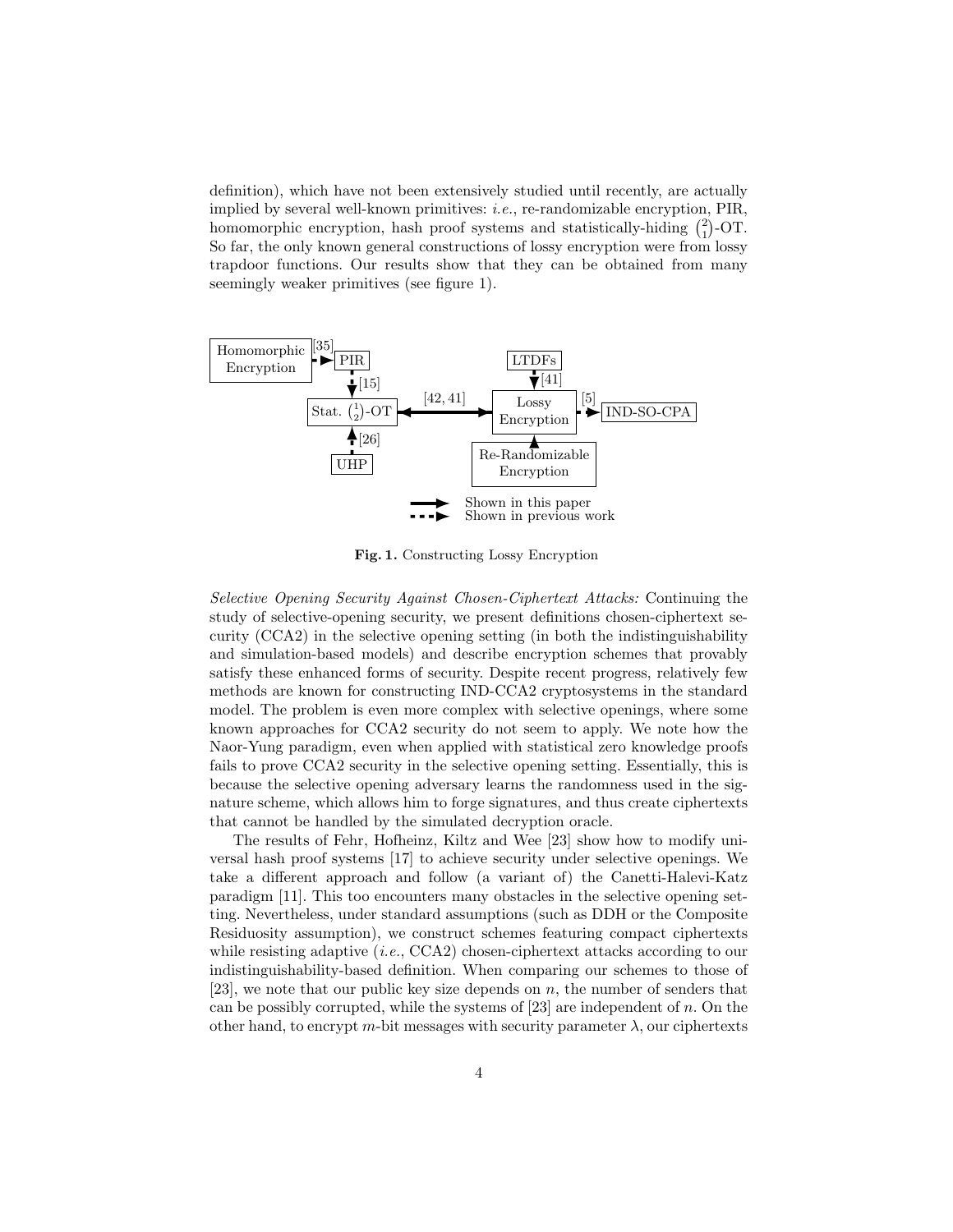are of length  $\mathcal{O}(\lambda + m)$ , while theirs are of length  $\mathcal{O}(\lambda m)$ . Our public-keys are longer than in [23] because our construction relies on All-But-N Lossy Trapdoor Functions (defined below), which have long description. The recent complementary work of Hofheinz [28] shows how to create All-But-Many Trapdoor Functions with short keys. Using his results in our construction eliminates the dependence of the public-key size on  $n$ . Regarding security definitions, our constructions satisfy an indistinguishability-based definition (IND-SO-CCA), whereas theirs fit a simulation-based definition (SEM-SO-CCA) which avoids the restriction on the efficient conditional re-sampleability of the message distribution.

The scheme of [23] is very different from ours and we found it interesting to investigate the extent to which well-known paradigms like [11] can be applied in the present context. Moreover, by adapting the Naor-Yung paradigm [38], under more general assumptions, we give a CCA1 construction that also satisfies a strong simulation-based notion of adaptive selective opening security.

One advantage of our IND-SO-CCA scheme is the ability to natively encrypt multi-bit messages. It is natural to consider whether our approach applies to the scheme of Bellare, Waters and Yilek [7] to achieve multi-bit IND-SO-CCA encryption. The scheme of [7], like [23], encrypts multi-bit messages in a bitwise manner. Applying a Canetti-Halevi-Katz-like transformation to the construction of [7] does not immediately yield IND-SO-CCA encryption schemes for multi-bit messages: the reason is that it is not clear how to prevent the adversary from reordering the bit encryptions without employing a one-time signature scheme.

## 2 Background

If  $f: X \to Y$  is a function, for any subset  $Z \subset X$ , we let  $f(Z) = \{f(x) : x \in Z\}$ . If A is a PPT machine, then  $a \stackrel{\$}{\leftarrow} A$  denotes the action of running A and obtaining an output  $a$ , which is distributed according to the internal randomness of A. Also,  $\text{coins}(A)$  denotes the distribution of A's internal randomness, so that the distribution  $\{a \stackrel{\$}{\leftarrow} A\}$  is actually  $\{r \stackrel{\$}{\leftarrow} \text{ coins}(A) : a = A(r)\}\$ . If R is a set, we use  $r \stackrel{\$}{\leftarrow} R$  to denote sampling uniformly from R.

When  $\lambda$  is a security parameter, negl( $\lambda$ ) denotes the set of negligible functions (*i.e.*, which decrease faster than the inverse of any polynomial in  $\lambda$ ). If X and Y are families of distributions indexed by  $\lambda$ , their statistical indistinguishability is written as  $X \approx_s Y$ . We write  $X \approx_c Y$  to express that X and Y are computationally indistinguishable, *i.e.*, for all PPT adversaries  $A$ , for all polynomials  $p$ , then for all sufficiently large  $\lambda$ , we have  $|\Pr[A^X = 1] - \Pr[A^Y = 1]| \in \mathsf{negl}(\lambda)$ .

### 2.1 Selective Opening Secure Encryption

We recall the indistinguishability-based definition of encryption secure against a selective opening adversary, originally formalized in [5]. We define a real game and an ideal game which should be indistinguishable to any efficient adversary. The adversary receives both the messages and the randomness for his selection.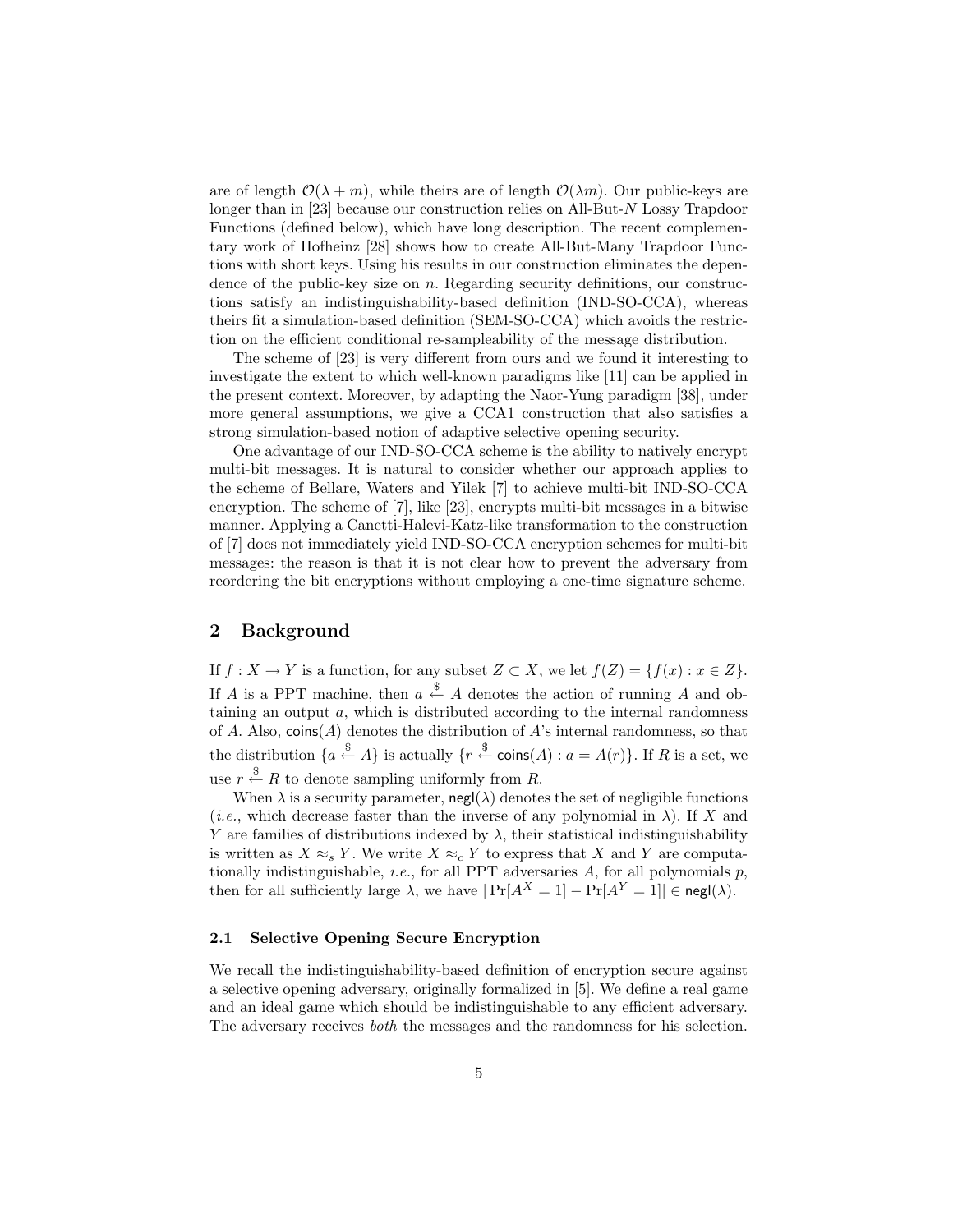This mirrors the fact that an adaptive MPC adversary learns the entire history of corrupted players (i.e., there are no secure erasures). If the adversary receives only the messages this would reduce to standard CPA security.

As in the notations of  $[5]$ , M denotes an *n*-message sampler outputting a *n*-vector  $\mathbf{m} = (m_1, \ldots, m_n)$  of messages whereas  $\mathcal{M}_{[I,m[I]}$  denotes an algorithm that conditionally resamples another random *n*-vector  $\mathbf{m}' = (m'_1, \ldots, m'_n)$  such that  $m'_i = m_i$  for each  $i \in I \subset \{1, ..., n\}$ . If such a resampling can be done efficiently for all I,  $\mathbf m$ , then M is said to support efficient conditional resampling.

Definition 1. (Indistinguishability under selective openings). A public key crypto system  $(G, E, D)$  is indistinguishable under selective openings (or IND-SO- $CPA$  secure) if, for any message sampler  $\mathcal M$  supporting efficient conditional resampling and any PPT adversary  $A = (A_1, A_2)$ , we have

$$
\left|\Pr\left[\mathcal{A}^{\textit{ind-so-real}}=1\right]-\Pr\left[\mathcal{A}^{\textit{ind-so-ideal}}=1\right]\right|\in {\mathsf{negl}}(\lambda)
$$

where the games ind-so-real and ind-so-ideal are defined as follows.

| IND-SO-CPA (Real)                                                                  | IND-SO-CPA (Ideal)                                                                             |
|------------------------------------------------------------------------------------|------------------------------------------------------------------------------------------------|
| $\mathbf{m} = (m_1, \ldots, m_n) \stackrel{\$}{\leftarrow} \mathcal{M}$            | $\mathbf{m} = (m_1, \ldots, m_n) \stackrel{\$}{\leftarrow} \mathcal{M}$                        |
| $r_1, \ldots, r_n \stackrel{\$}{\leftarrow} \mathsf{coins}(E)$                     | $r_1, \ldots, r_n \stackrel{\$}{\leftarrow} \text{coins}(E)$                                   |
| $(I, st) \stackrel{\$}{\leftarrow} \mathcal{A}_1(pk, E(m_1, r_i), \dots)$          | $(I, st) \stackrel{\$}{\leftarrow} A_1(pk, E(m_1, r_i), \ldots, E(m_n, r_n))$                  |
| $\ldots, E(m_n,r_n))$                                                              | $\mathbf{m}' = (m'_1, \ldots, m'_n) \stackrel{\$}{\leftarrow} \mathcal{M}_{ I, \mathbf{m}[I]}$ |
| $b \stackrel{\$}{\leftarrow} \mathcal{A}_2(s t, (m_i, r_i)_{i \in I}, \mathbf{m})$ | $b \stackrel{\$}{\leftarrow} \mathcal{A}_2(s t, (m_i, r_i)_{i \in I}, \mathbf{m}')$            |

In the real game, the challenger samples  $\mathbf{m} = (m_1, \ldots, m_n) \stackrel{\$}{\leftarrow} \mathcal{M}$ , chooses  $r_1, \ldots, r_n \stackrel{\$}{\leftarrow} \mathsf{coins}(E)$  and sends  $(E(m_1, r_1), \ldots, E(m_n, r_n))$  to A who responds with a subset  $I \subset \{1, \ldots, n\}$  and obtains  $\{r_i\}_{i \in I}$  as well as the entire vector  $\mathbf{m} = (m_1, \ldots, m_n)$ . Finally, A outputs a bit  $b \in \{0, 1\}$ .

In the ideal game, the challenger also samples  $\mathbf{m} = (m_1, \ldots, m_n) \stackrel{\$}{\leftarrow} \mathcal{M},$ chooses  $r_1, \ldots, r_n \stackrel{\$}{\leftarrow} \text{coins}(E)$  and sends  $(E(m_1, r_1), \ldots, E(m_n, r_n))$  to A. The latter chooses a subset  $I \subset \{1, \ldots, n\}$  and obtains  $\{r_i\}_{i \in I}$ . The only difference w.r.t. the real game is that, instead of revealing  $m$ , the challenger samples a new vector  $\mathbf{m}' \stackrel{\$}{\leftarrow} \mathcal{M}_{[I,\mathbf{m}[I]}$  and sends  $\mathbf{m}'$  to A. Eventually, A outputs a bit  $b \in \{0,1\}$ .

This definition of IND-SO-CPA security (taken from [5]) does not allow the message distribution  $M$  to depend on the public key. However, all our proofs (as well as the proof that Lossy Encryption is IND-SO-CPA secure in [5]) go through essentially unchanged if  $M$  is allowed to depend on the public-key of the scheme. For consistency, we continue to use the definition of [5].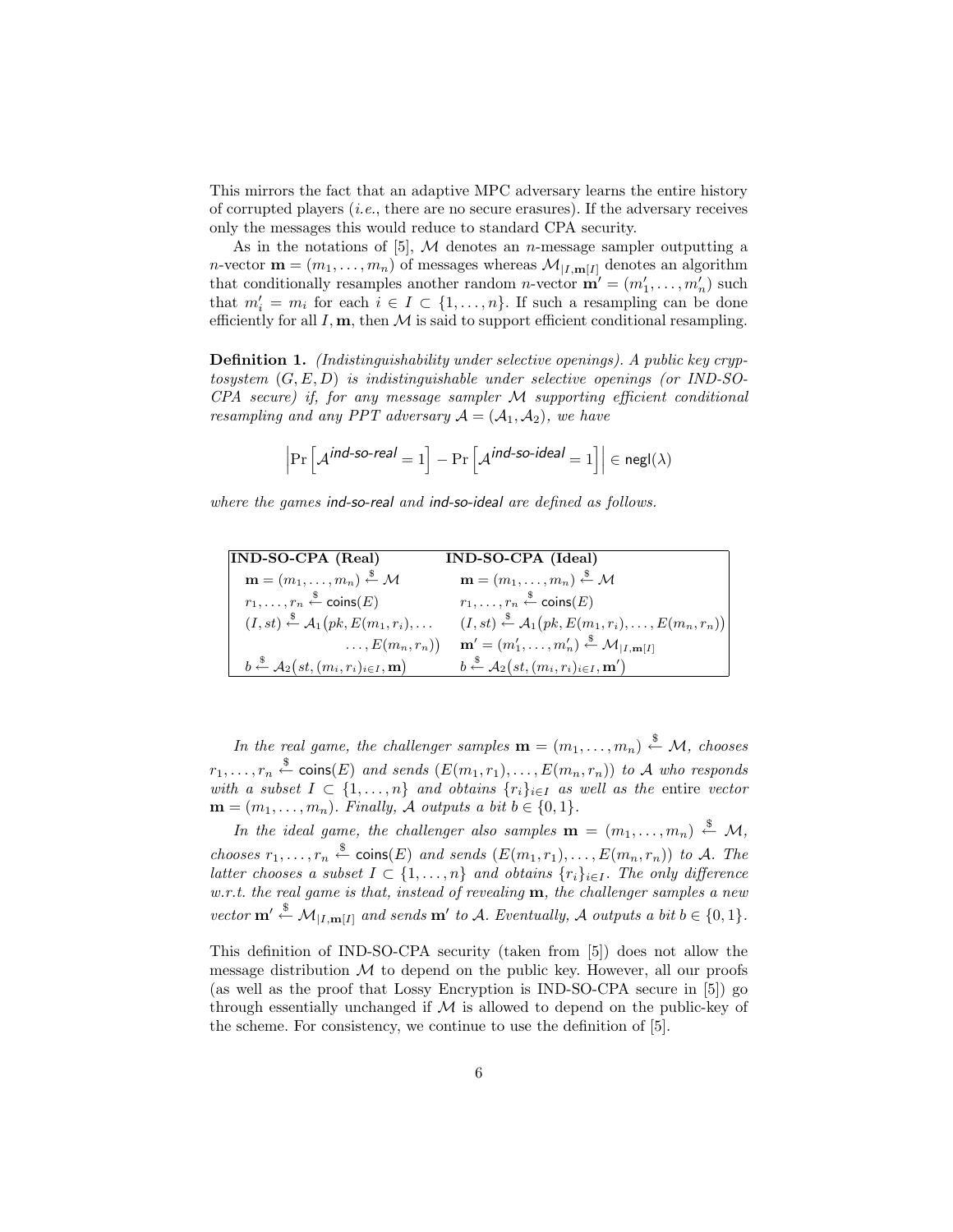#### 2.2 Lossy Encryption

Bellare *et al.* [5] define *Lossy Encryption*, expanding on the definitions of Dual-Mode Encryption [41] and Meaningful/Meaningless Encryption [32]. A 'lossy' (or 'messy' in the terminology of [41]) cryptosystem has two types of public keys which specify two different modes of operation. In the normal mode, encryption is injective, while in the lossy (or 'messy') mode, the ciphertexts generated by the encryption algorithm are independent of the plaintext. We also require that no efficient adversary can distinguish normal keys from lossy keys. Bellare et al. [5] introduce a property called openability, which allows a possibly inefficient algorithm to open a ciphertext generated under a lossy key to any plaintext.

**Definition 2.** A lossy public-key cryptosystem is a tuple  $(G, E, D)$  such that

- $G(1<sup>\lambda</sup>, inj)$  outputs keys (pk, sk) which are called injective keys.
- $G(1<sup>\lambda</sup>, lossy)$  outputs keys  $(pk_{lossy}, sk_{lossy})$  which are called lossy keys.

Additionally,  $(G, E, D)$  are efficient algorithms satisfying these properties:

- 1. We have  $Pr[(pk, sk) \stackrel{\$}{\leftarrow} G(1^{\lambda}, inj); r \stackrel{\$}{\leftarrow} \text{coins}(E) : D(sk, E(pk, x, r)) = x] = 1$ for all plaintexts  $x \in X$ . This property is called correctness on injective keys.
- 2. Indistinguishability of keys. In lossy mode, public keys are computationally indistinguishable from those in the injective mode. If  $proj : (pk, sk) \mapsto pk$  is the projection map, then  $\{proj(G(1^{\lambda}), inj)\} \approx_c \{proj(G(1^{\lambda}, loss))\}.$
- 3. Lossiness of lossy keys. If  $(pk_{\text{lossy}}, sk_{\text{lossy}}) \overset{\$}{\leftarrow} G(1^{\lambda}, \text{lossy})$ , for all  $x_0, x_1 \in X$ , the distributions  $E(pk_{\text{lossy}}, x_0, R)$  and  $E(pk_{\text{lossy}}, x_1, R)$  are statistically close.
- 4. Openability. If  $(pk_{\text{lossy}}, sk_{\text{lossy}}) \overset{\$}{\leftarrow} G(1^{\lambda}, \text{lossy})$ , and  $r \overset{\$}{\leftarrow} \text{ coins}(E)$ , then for all  $x_0, x_1 \in X$  with overwhelming probability, there exists  $r' \in \text{cons}(E)$  such that  $E(pk_{\text{lossy}}, x_0, r) = E(pk_{\text{lossy}}, x_1, r')$ . Hence, there is an unbounded algorithm opener that can open a lossy ciphertext to any plaintext.

Although openability is implied by property (3), it is convenient to state it explicitly in terms of an algorithm. In [5], it was shown that, if the algorithm opener is efficient, then the encryption scheme is actually SEM-SO-CPA secure. We do not explicitly require schemes to be IND-CPA secure since semantic security follows from the indistinguishability of keys and lossiness of the lossy keys. In [5], it was shown that the IND-CPA secure cryptosystem based on Lossy Trapdoor Functions given in [42], is in fact a Lossy Encryption. Next, they proved that any Lossy Encryption scheme where the plaintext space admits a  $n$ -message sampler with efficient resampling is IND-SO-CPA secure.

# 3 Constructing Lossy Encryption Schemes

## 3.1 Re-Randomizable Encryption Implies Lossy Encryption

In many cryptosystems, given a ciphertext  $c$  and a public-key, it is possible to rerandomize c to a new ciphertext  $c'$  such that c and  $c'$  encrypt the same plaintext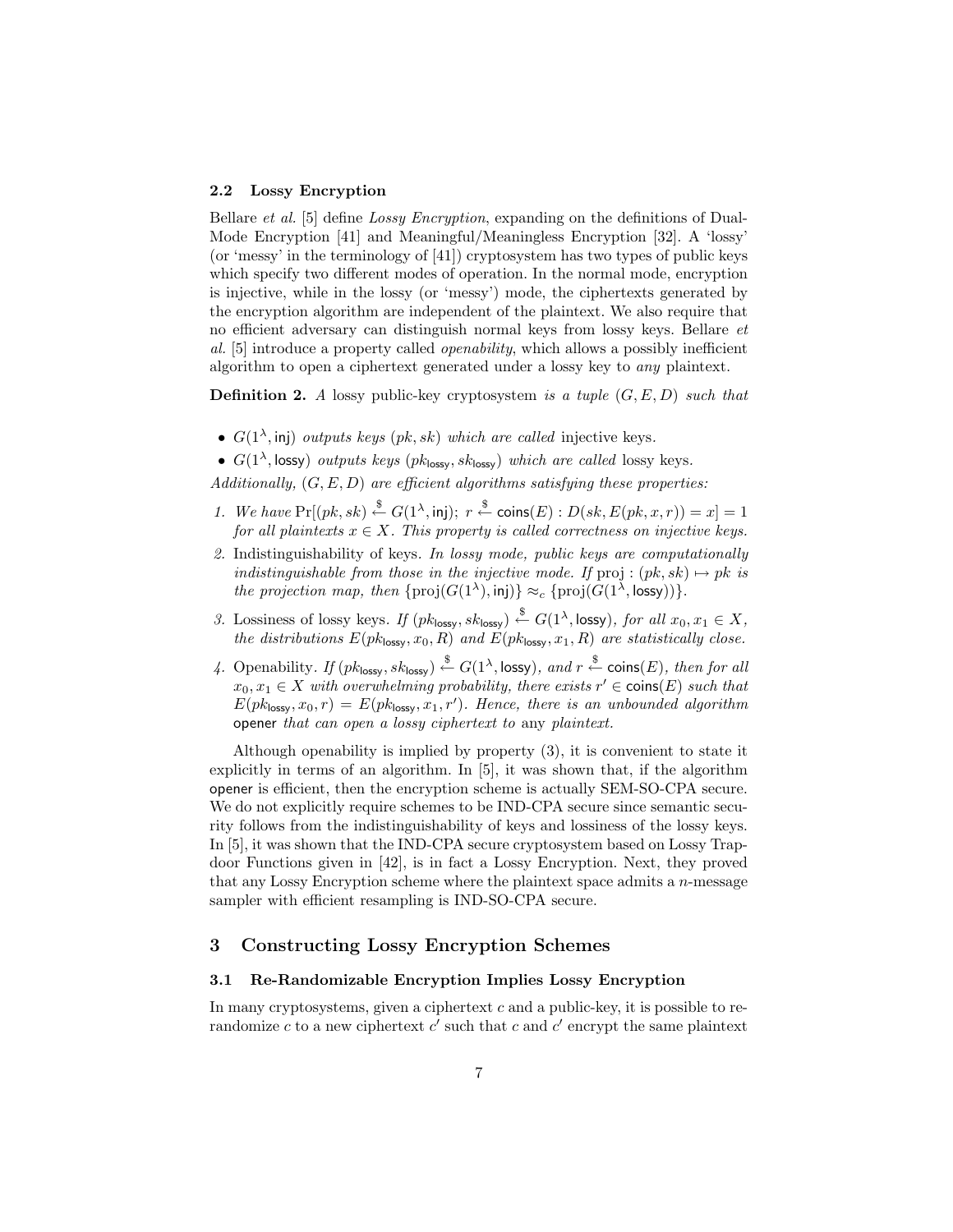but are statistically independent. We call a public key cryptosystem given by algorithms  $(G, E, D)$  statistically re-randomizable<sup>5</sup> if

- $(G, E, D)$  is semantically-secure in the standard sense (IND-CPA).
- There is negligible function  $\nu$ , and an efficient function ReRand such that for all  $\lambda, pk, m, r_1$  we have  $\varDelta(\{r_0 \stackrel{\$}{\leftarrow}\textsf{coints}(E) : E(pk, m, r_0)\}, \{r' \stackrel{\$}{\leftarrow}\textsf{coints}(\textsf{ReRand}) :$  $\mathsf{ReRand}(E(pk, m, r_1), r')\}) < \nu(\lambda).$

Since re-randomization does not require any kind of group structure on the plaintext space or any method for combining ciphertexts, re-randomizable encryption appears to be a weaker primitive than homomorphic encryption, and all known homomorphic cryptosystems are re-randomizable.

Our first result is a simple lossy encryption system  $(\bar{G}_{\text{inj}}, \bar{G}_{\text{lossy}}, \bar{E}, \bar{D})$  obtained from a statistically re-randomizable public-key cryptosystem  $(G, E, D)$ .

- Key Generation: first,  $\bar{G}(1^{\lambda}, \text{inj})$  generates  $(pk, sk) \leftarrow G(1^{\lambda})$ . Then, it picks  $r_0, r_1 \stackrel{\$}{\leftarrow} \textsf{coins}(E)$ , computes  $e_0 = E(pk, 0, r_0)$ ,  $e_1 = E(pk, 1, r_1)$  and returns  $(\overline{pk}, \overline{sk}) = ((pk, e_0, e_1), sk)$ . Algorithm  $\overline{G}(1^{\lambda}, \text{lossy})$  runs  $G(1^{\lambda}),$  generating a pair  $(pk, sk)$ . Then, it picks  $r_0, r_1 \stackrel{\$}{\leftarrow} \text{ coins}(E)$  and generates  $e_0 = E(pk, 0, r_0)$ ,  $e_1 = E(pk, 0, r_1)$ . It returns  $(p\bar{k}, s\bar{k}) = ((pk, e_0, e_1), sk)$ .
- Encryption:  $\bar{E}(\bar{pk}, b, r') = \mathsf{ReRand}(pk, e_b, r')$  for  $b \in \{0, 1\}.$
- Decryption  $\bar{D}(\bar{s}k, c)$ , simply outputs  $D(sk, c)$ .

It is not hard to show that this construction is a lossy encryption scheme, as formally proved in the full version of the paper. Although it only allows encrypting single bits, it can be easily modified to encrypt longer messages if the underlying cryptosystem is homomorphic and if the set of encryptions of zero can be almost uniformly sampled (the details are available in the full paper).

We also note that specific homomorphic cryptosystems such as Paillier [39] or Damgård-Jurik [20] provide more efficient constructions where multi-bit messages can be encrypted. In addition, as shown in the full version of the paper, the factorization of the modulus N provides a means for efficiently opening a lossy ciphertext to any plaintext. Thus this scheme is actually SEM-SO-CPA secure when instantiated with these cryptosystems. This provides the most efficient known examples of SEM-SO-CPA secure cryptosystems. Previously, the most efficient known SEM-SO-CPA secure construction was the Goldwasser-Micali cryptosystem [5] which can only encrypt single bits.

<sup>5</sup> This definition of re-randomizable encryption requires statistical re-randomization. It is possible to define re-randomizable encryption which satisfies perfect rerandomization (stronger) or computational re-randomization (weaker). Such definitions already exist in the literature (see for example [40, 25, 29, 14]). Our constructions require statistical re-randomization, and do not go through under a computational re-randomization assumption.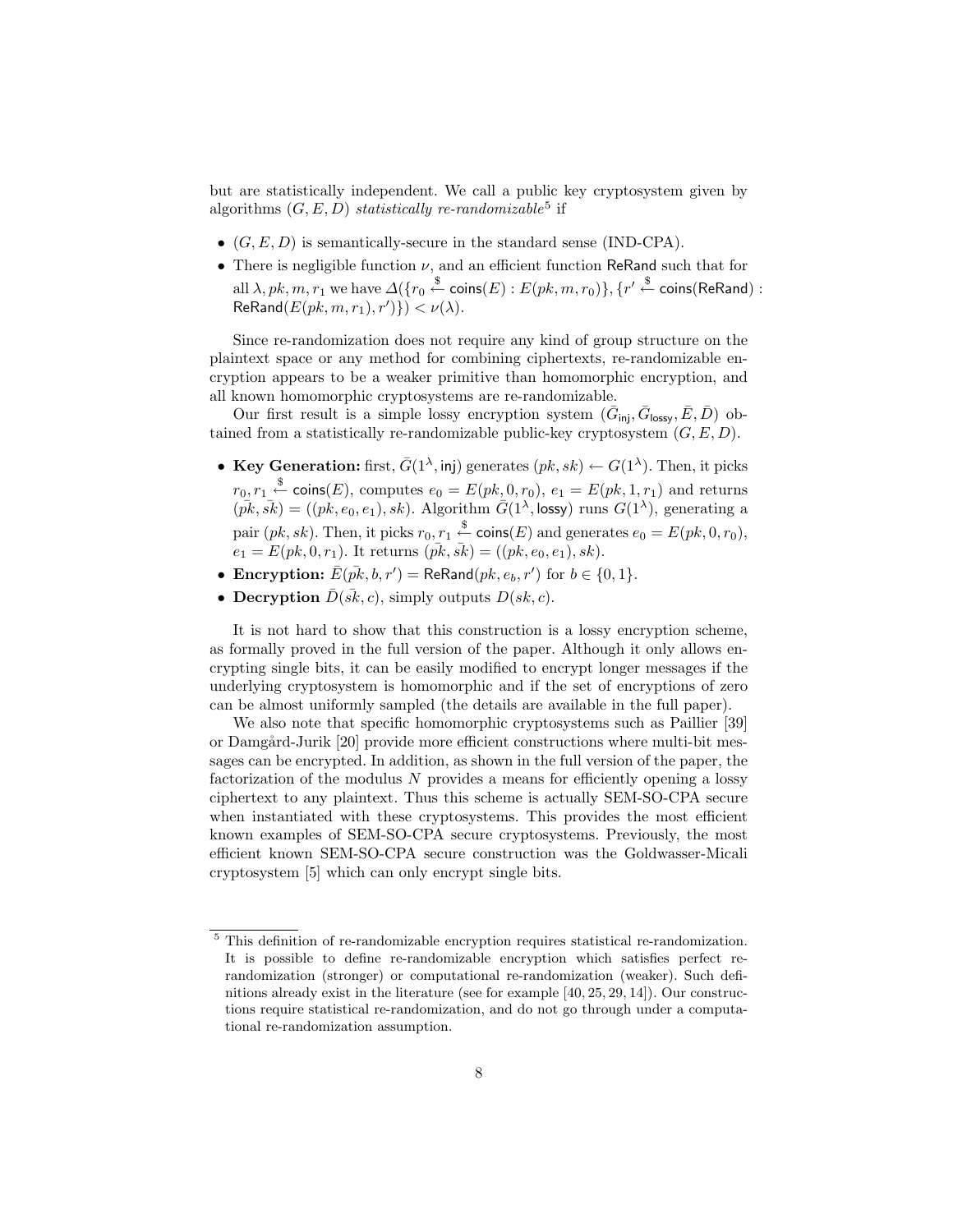# 3.2 Statistically-Hiding  $\binom{2}{1}$ -OT Implies Lossy Encryption

Honest-receiver two-round statistically-hiding  $\binom{2}{1}$ -oblivious transfer is a protocol between a sender Sen and a receiver  $\text{Rec} = (\text{Rec}_q, \text{Rec}_r)$ . The former has two strings  $s_0, s_1$  and the latter has a bit b. The receiver  $\text{Rec}_q$  generates a query q, which is sent to Sen, along with some state information  $sk$ . The sender evaluates  $q(s_0, s_1)$  and sends the result  $\mathsf{rsp} = \mathsf{Sen}(\mathsf{q}, s_0, s_1)$  to  $\mathsf{Rec}_r$  who uses sk to get  $s_b$ .

- Correctness: For all  $s_0, s_1 \in \{0, 1\}^k$ ,  $b \in \{0, 1\}$ , there exists  $\nu \in \text{negl}(\lambda)$  s.t.  $\Pr[(\mathsf{q},sk) \stackrel{\$}{\leftarrow} \mathsf{Rec}_q(1^\lambda,b); \; \mathsf{rsp} \stackrel{\$}{\leftarrow} \mathsf{Sen}(\mathsf{q},s_0,s_1) : \mathsf{Rec}_r(sk,\mathsf{rsp}) = s_b] \geq 1 - \nu(\lambda).$
- Receiver Privacy: b remains computationally hidden from Sen's view. That is, we must have  $\{(\mathsf{q}, sk) \stackrel{\$}{\leftarrow} \mathsf{Rec}_q(1^\lambda, 0) : \mathsf{q}\} \approx_c \{(\mathsf{q}, sk) \stackrel{\$}{\leftarrow} \mathsf{Rec}_q(1^\lambda, 1) : \mathsf{q}\},\$ where the distributions are taken over the internal randomness of  $\mathsf{Rec}_q$ .
- Sender Privacy: for any  $b \in \{0,1\}$ , for any strings  $s_0, s_1, s'_0, s'_1$  such that  $s_b = s'_b$  and any honest receiver's query  $q = \text{Rec}_q(1^{\lambda}, b)$ , it must hold that

$$
\begin{aligned}\n\{( \text{q}, sk) \stackrel{\$} \leftarrow \text{Rec}_{q}(1^{\lambda}, b); \text{rsp} \stackrel{\$} \leftarrow \text{Sen}(\text{q}, s_{0}, s_{1}) : \text{rsp} \} \\
&\approx_s \{ (\text{q}, sk) \stackrel{\$} \leftarrow \text{Rec}_{q}(1^{\lambda}, b); \text{rsp} \stackrel{\$} \leftarrow \text{Sen}(\text{q}, s'_{0}, s'_{1}) : \text{rsp} \},\n\end{aligned}
$$

the distributions being taken over the internal randomness of  $\text{Rec}_q$  and Sen.

A two-round honest-receiver statistically-hiding  $\binom{2}{1}$ -OT (Sen, Rec) gives a lossy encryption as follows:

- Key Generation: Define  $G(1^{\lambda}, \text{inj}) = \text{Rec}_{q}(1^{\lambda}, 0)$ . Set  $pk = q$ , and  $sk = sk$ . Define  $G(1^{\lambda}, \text{lossy}) = \text{Rec}_q(1^{\lambda}, 1)$ . Set  $pk = \textsf{q}$ , and  $sk = \bot$ .
- Encryption: Define  $E(pk, m, (r, r^*)) = \mathsf{Sen}(\mathsf{q}, m, r; r^*)$ , where  $r^*$  is the randomness used in  $\mathsf{Sen}(\mathsf{q},m,r)$  and  $r \stackrel{\$}{\leftarrow} \{0,1\}^{|m|}$  is a random string.
- Decryption: given  $c =$  rsp in injective mode, define  $D(sk,$ rsp) = Rec<sub>r</sub>(sk, rsp).

**Lemma 1.** The scheme  $(G, E, D)$  forms a lossy encryption scheme.

The (straightforward) proof of Lemma 1 can be found in the full version of this paper. Since single-server Private Information Retrieval (PIR) implies statistically-hiding OT [15], we find the following corollary.

Corollary 1. One-round Single-Server PIR implies Lossy Encryption.

Since homomorphic encryption implies PIR [33, 35], the following result follows.

Corollary 2. Homomorphic encryption implies Lossy Encryption.

In the half simulation model, statistically hiding  $\binom{2}{1}$ -OT can rely [30, 26] on smooth hash proof systems that fit a slight modification of the original definition [17] with suitable verifiability properties. In the honest-but-curious receiver setting (which suffices here), it was already noted in [26][Section 1.3] that ordinary hash proof systems are sufficient to realize  $\binom{2}{1}$ -OT. In the full version of the paper, we describe a simplification of the construction of lossy encryption from hash proof systems and obtain the next result.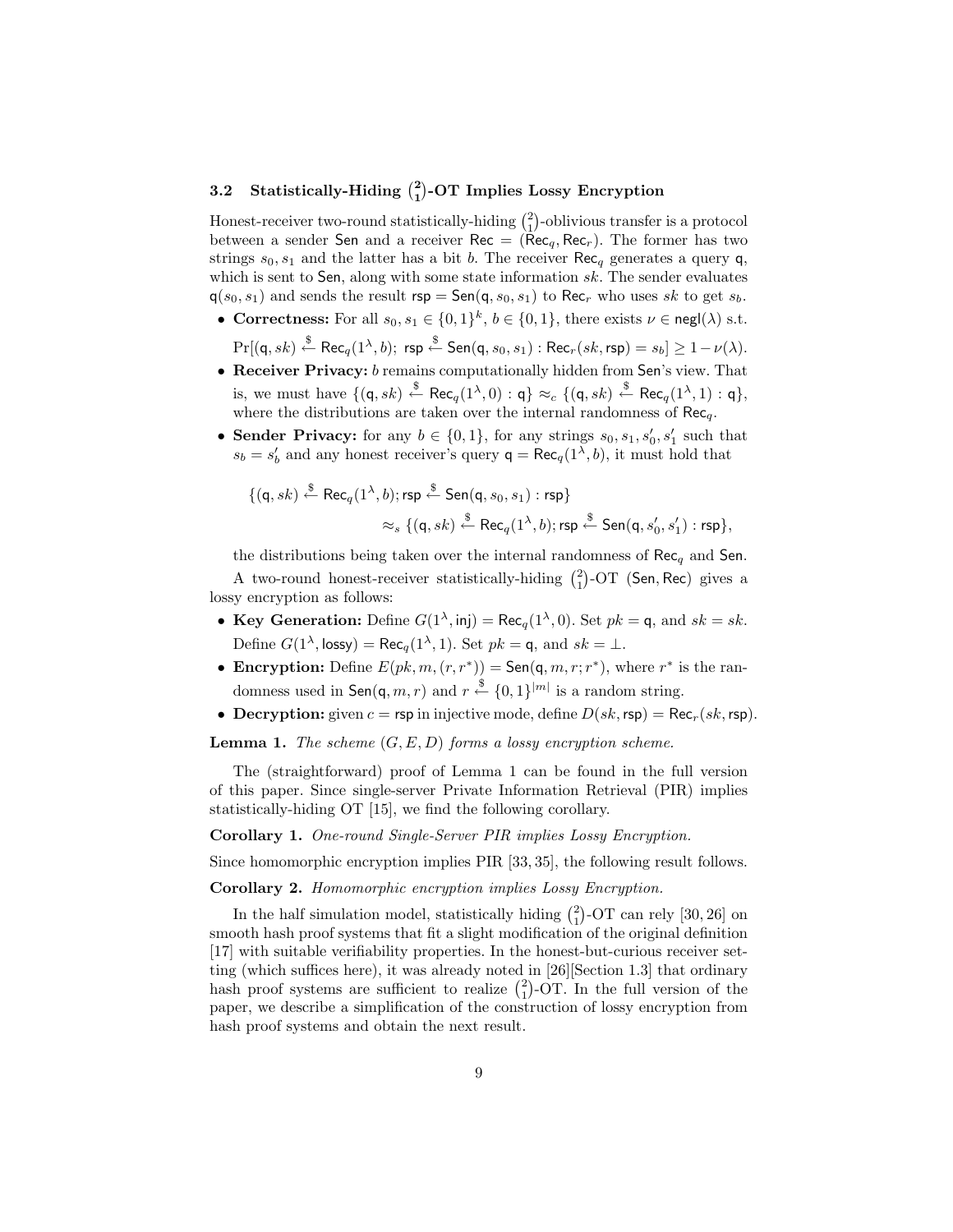Corollary 3. Smooth projective hash functions imply Lossy Encryption.

To summarize this section, since lossy encryption is selective-opening secure, we obtain the following theorem.

**Theorem 1.** Statistically-hiding 2-round honest-receiver  $\binom{2}{1}$ -OT, single server PIR, smooth projective hash proof systems and homomorphic encryption all imply IND-SO-CPA secure encryption.

## 4 Chosen-Ciphertext Security

When an adversary has access to a decryption oracle, many cryptosystems become insecure. The notion of chosen-ciphertext security [38, 43, 19] was created to address this issue and, since then, many schemes have achieved this security level. The attacks of Bleichenbacher on RSA PKCS#1 [6] emphasized the importance of security against chosen-ciphertext attacks (CCA).

The need for selective opening security was first recognized in the context of Multi-Party Computation (MPC), where an active MPC adversary can view all ciphertexts sent in a current round and then choose a subset of senders to corrupt. It is natural to imagine an adversary who, in addition to corrupting a subset of senders, can also mount a chosen-ciphertext attack against the receiver. Schemes proposed so far (based on re-randomizable encryption or described in [5]) are obviously insecure in this scenario.

In this section, we extend the notion of chosen-ciphertext security to the selective opening setting. As in the standard selective-opening setting, we can define security either by indistinguishability, or by simulatability. We will give definitions of security as well as constructions for both settings.

Classical techniques to acquire chosen-ciphertext security are delicate to use here. Handling decryption queries using the Naor-Yung paradigm [38] and noninteractive zero-knowledge proofs [44] is not straightforward as, when the adversary makes her corruption query, it should obtain the random coins that were used to produce NIZK proofs. Fehr, Hofheinz, Kiltz and Wee [23] showed how to use non-committing encryption [10] along with a modified hash proof system [17] to achieve chosen-ciphertext security in the selective opening setting in the simulation-based model (SEM-SO-CCA). Our work takes a different approach and seeks to apply the Canetti-Halevi-Katz paradigm [11]. As we shall see, adapting this methodology to the selective opening setting encounters a number of technical obstacles that need to be overcome.

#### 4.1 Chosen-Ciphertext Security: Indistinguishability

We begin with the indistinguishability-based definition. We define a real game (ind-cca2-real) and an ideal game (ind-cca2-ideal). In both games, the challenger generates a key pair  $(sk, pk) \leftarrow G(1^{\lambda})$  and sends pk to A. The adversary is then allowed to adaptively make the following types of queries.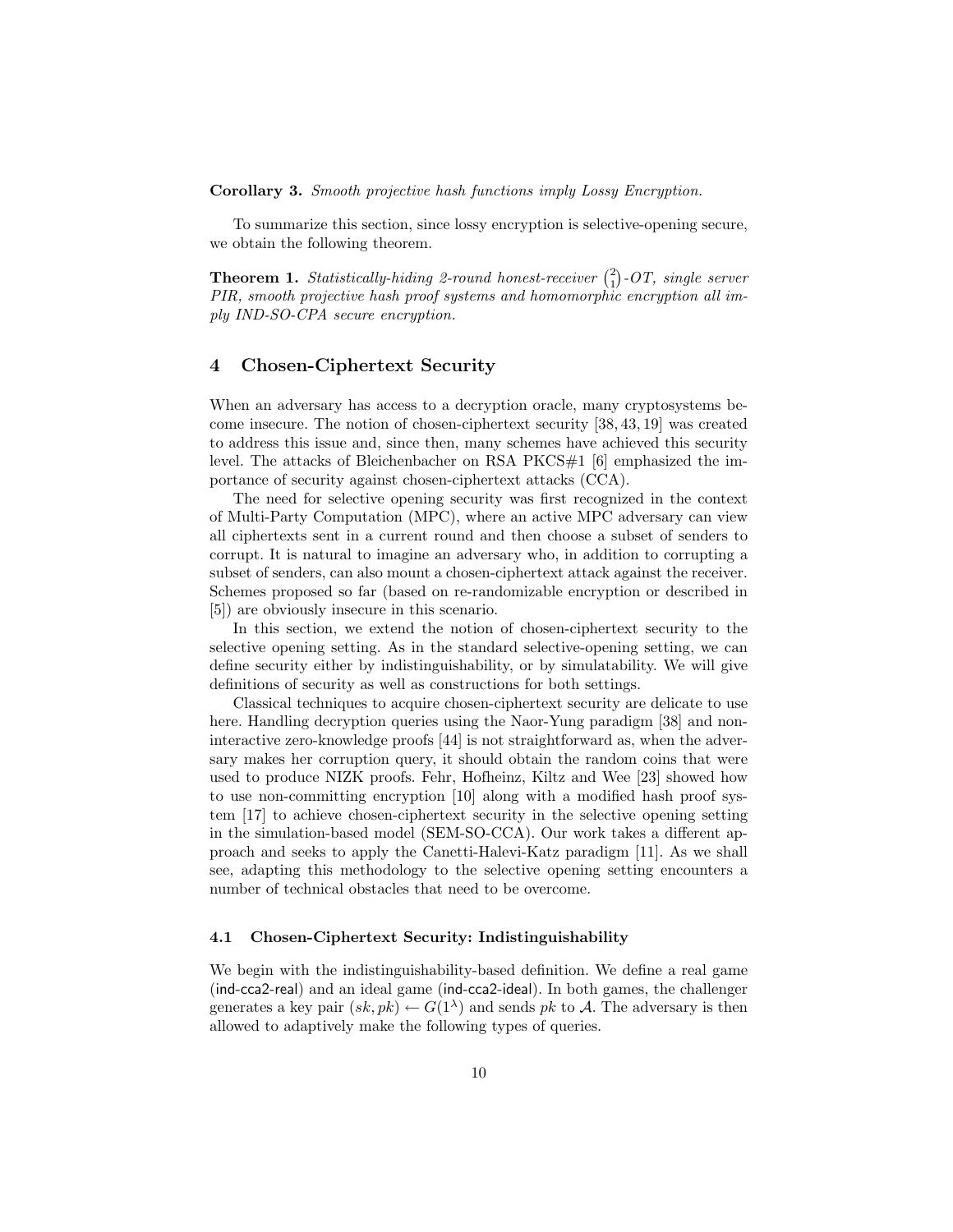- $\bullet$  Challenge Query: let  $\mathcal M$  be a message sampler. The latter samples a vector  $\mathbf{m} = (m_1, \ldots, m_n) \stackrel{\$}{\leftarrow} \mathcal{M}$  and returns a vector containing n "target" ciphertexts  $\mathbf{C} = (\mathbf{C}[1], \dots, \mathbf{C}[n]) \leftarrow (E(pk, m_1, r_1), \dots, E(pk, m_n, r_n)).$
- Corrupt Query: A chooses  $I \subset \{1, \ldots, n\}$  and receives  $\{(m_i, r_i)\}_{i \in I}$ .
	- In ind-cca2-real, the challenger then sends  $\{m_j\}_{j \notin I}$  to the adversary.
	- In ind-cca2-ideal, the challenger re-samples  $\mathbf{m}' = (m'_1, \ldots, m'_n) \stackrel{\$}{\leftarrow} \mathcal{M}_{|I, \mathbf{m}[I]}$ (*i.e.*, so that  $m'_j = m_j$  for each  $j \in I$ ) and sends  $\{m'_j\}_{j \notin I}$  to A.
- Decryption Queries: A chooses a ciphertext C such that  $C \neq \mathbb{C}[i]$  for each  $i \in \{1, \ldots, n\}$  and sends C to the challenger which responds with  $D(sk, C)$ .

After polynomially-many queries, one of which is a challenge query and precedes the corrupt query (which is unique as well), the adversary outputs  $b \in \{0, 1\}$ .

**Definition 3.** A public key cryptosystem is IND-SO-CCA2 secure if, for any polynomial n and any n-message sampler  $\mathcal M$  supporting efficient conditional resampling, any PPT adversary A has negligibly different outputs in the real game and in the ideal game: for some negligible function  $\nu$ , we must have

$$
\left|\Pr[\mathcal{A}^{\text{ind-cca2-real}}=1]-\Pr[\mathcal{A}^{\text{ind-cca2-ideal}}=1]\right|<\nu.
$$

#### 4.2 Chameleon Hash Functions

A chameleon hash function [34]  $CMH = (CMKg, CMhash, CMswitch)$  consists of an algorithm CMKg that, given a security parameter  $\lambda$ , outputs a key pair  $(hk, tk) \stackrel{\$}{\leftarrow} \mathcal{G}(\lambda)$ . The hashing algorithm outputs  $y = \textsf{CMhash}(hk, m, r)$  given the public key hk, a message m and random coins  $r \in \mathcal{R}_{hash}$ . On input of  $m, r, m'$ and the trapdoor key tk, the switching algorithm  $r' \leftarrow \text{CMswich}(tk, m, r, m')$ outputs  $r' \in \mathcal{R}_{hash}$  such that  $\mathsf{CMhash}(hk, m, r) = \mathsf{CMhash}(hk, m', r')$ . Collisionresistance mandates that it be infeasible to find pairs  $(m', r') \neq (m, r)$  such that CMhash $(hk, m, r)$  = CMhash $(hk, m', r')$  without knowing tk. Uniformity guarantees that the distribution of hashes is independent of the message  $m$ , in particular, for all  $hk$ , and  $m, m'$ , the distributions  $\{r \leftarrow \mathcal{R}_{hash} : \mathsf{CMHash}(hk, m, r)\}$  and  ${r \leftarrow \mathcal{R}_{hash} : \mathsf{CMHash}(hk, m', r)}$  are identical. It is well-known that chameleon hashing can be based on standard number theoretic assumptions.

#### 4.3 A Special Use of the Canetti-Halevi-Katz Paradigm

The Canetti-Halevi-Katz technique [11] allows building chosen-ciphertext secure cryptosystems from weakly secure identity-based or tag-based encryption scheme. A tag-based encryption scheme (TBE) [36, 31] is a cryptosystem where the encryption and decryption algorithms take an additional input, named the tag, which is a binary string of appropriate length with no particular structure. A TBE scheme consists of a triple  $TBE = (TBEKg, TBEEnc, TBEDec)$  of efficient algorithms where, on input of a security parameter  $\lambda$ , TBEKg outputs a private/public key pair  $(pk, sk)$ ; TBEEnc is a randomized algorithm that outputs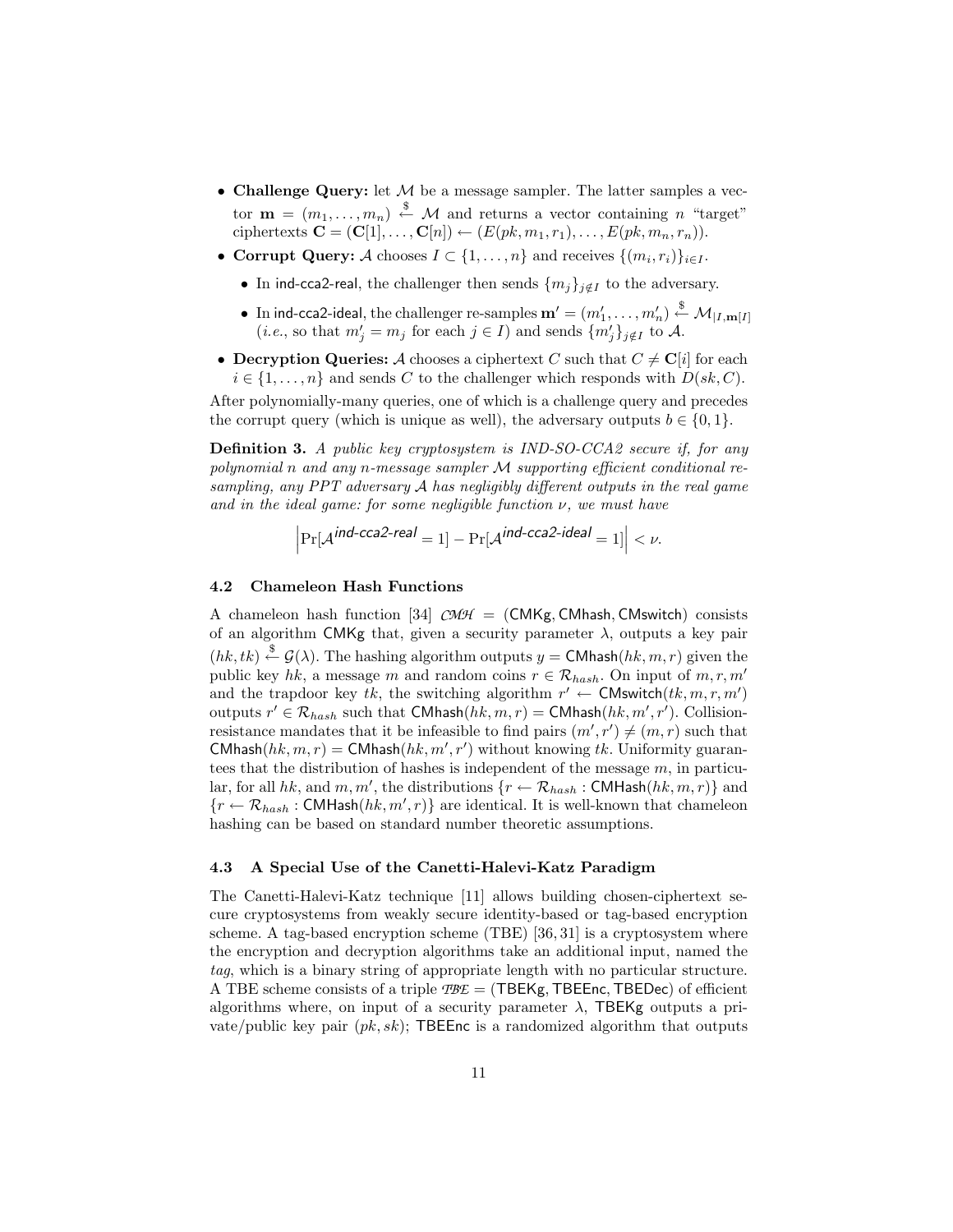a ciphertext C on input of a public key pk, a string  $\theta$  – called tag – and a message  $m \in \text{MsgSp}(\lambda)$ ; TBEDec(sk,  $\theta$ , C) is the decryption algorithm that takes as input a secret key sk, a tag  $\theta$  and a ciphertext C and returns a plaintext m or ⊥. Associated with *TBE* is a plaintext space MsgSp. Correctness requires that for all  $\lambda \in \mathbb{N}$ , all key pairs  $(pk, sk) \leftarrow \text{TEEKg}(1^{\lambda})$ , all tags  $\theta$  and any plaintext  $m \in \mathsf{MsgSp}(\lambda)$ , it holds that  $\mathsf{TEEDec}(sk, \theta, \mathsf{TEEEnc}(pk, \theta, M)) = m$ .

Selective Opening Security for TBE Schemes. In the selective opening setting, the weak CCA2 security definition of [31] can be extended as follows.

Definition 4. A TBE scheme TBE = (TBEKg, TBEEnc, TBEDec) is selectivetag weakly IND-SO-CCA2 secure (or IND-SO-stag-wCCA2 secure) if, for any polynomial n and any n-message sampler  $\mathcal M$  supporting efficient conditional resampling, any PPT adversary A produces negligibly different outputs in the real and ideal games, which are defined as follows.

- 1. The adversary A chooses n tags  $\theta_1^*, \ldots, \theta_n^*$  and sends them to the challenger.
- 2. The challenger generates a key pair  $(sk, pk) \leftarrow \text{TKEKg}(1^{\lambda})$  and hands pk to A. The latter then adaptively makes the following kinds of queries:
	- Challenge Query: let M be a message sampler for  $\textsf{MsgSp}(\lambda)$ . The challenger samples  $(m_1, \ldots, m_n) \stackrel{\$}{\leftarrow} M$  and returns  $\mathbf{C} = (\mathbf{C}[1], \ldots, \mathbf{C}[n]),$ where  $\mathbf{C}[i] = \mathsf{TBEEnc}(pk, \theta_i^{\star}, m_i, r_i)$
	- Corrupt Query: A chooses  $I \subset \{1, \ldots, n\}$  and obtains  $\{(m_i, r_i)\}_{i \in I}$ .
		- In the real game, the challenger then sends  $\{m_j\}_{j \notin I}$  to the adversary.
		- In the ideal game, the challenger re-samples  $(m'_1, \ldots, m'_n) \stackrel{\$}{\leftarrow} \mathcal{M}_{|I,m[I]}$ and reveals  $\{m'_j\}_{j \notin I}$ .
	- Decryption Queries: A sends a pair  $(C, \theta)$  such that  $\theta \notin {\theta_1^*, \dots, \theta_n^*}$ . The challenger replies with TBEDec(sk,  $\theta$ , C)  $\in$  MsgSp( $\lambda$ )  $\cup$  { $\bot$ }.

After polynomially-many queries, one of which is a challenge query, A outputs  $b \in \{0,1\}$ . Its advantage  $\text{Adv}_{\mathcal{A}}^{\text{IND-SO-stag-wCCA2}}(\lambda)$  is defined as in definition 3.

At first, one may hope to obtain IND-SO-CCA2 security by applying the CHK method [11] to any IBE/TBE scheme satisfying some weaker level of selective opening security. Let  $TBE = (TBEKg, TBEEnc, TBEDec)$  be a secure TBE scheme in the sense of definition 4 and let  $\Sigma = (\mathcal{G}, \mathcal{S}, \mathcal{V})$  be a strong one-time signature. The CHK technique turns *TBE* into a cryptosystem  $P X E = (G, E, D)$ which is obtained by letting  $G(1^{\lambda})$  output  $(sk',(\Sigma, pk'))$  where  $(sk', pk') \leftarrow$ TBEKg( $1^{\lambda}$ ). To encrypt a message m, E generates a one-time signature key pair  $(\mathsf{SK}, \mathsf{VK}) \leftarrow \mathcal{G}(1^{\lambda}),$  computes  $C_{the} = \mathsf{TBEEnc}(pk, \mathsf{VK}, m)$  under the tag VK and sets the *PKE* ciphertext as  $(VK, C_{the}, \sigma)$ , where  $\sigma = \mathcal{S}(SK, C_{the})$ .

In the selective opening setting, when the adversary makes its corruption query in the reduction, it must obtain the random coins that were used to generate one-time signature keys appearing target ciphertexts. Then, it is able to re-compute the corresponding private keys and make decryption queries for ciphertexts involving the same verification keys as target ciphertexts, which causes the reduction to fail. Although schemes using one-time signatures do not appear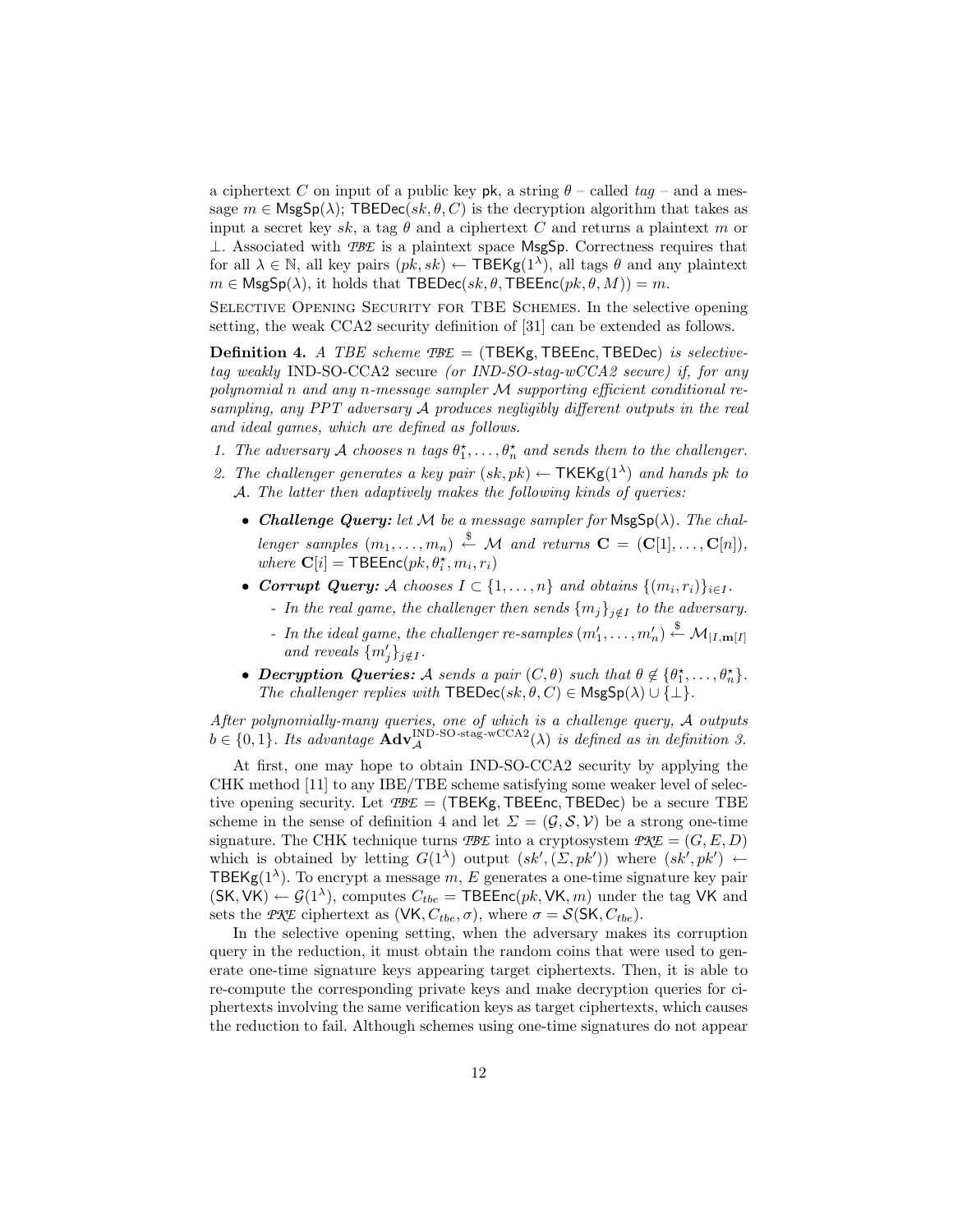to become trivially insecure, the reduction of [11, 31] ceases to go through.

It was showed in [46] that chameleon hash functions [34] can be used to turn certain TBE schemes, termed separable, into full-fledged IND-CCA2 cryptosytems and supersede one-time signatures in the CHK transform. A TBE scheme is said *separable* if, on input of  $pk, m, \theta$ , algorithm TBEEnc( $pk, t, m$ ) uses randomness  $r \in \mathcal{R}_{the}$  and returns  $C_{the} = (f_1(pk, m, r), f_2(pk, r), f_3(pk, \theta, r)),$ where functions  $f_1$ ,  $f_2$  and  $f_3$  are computed independently of each other and are all deterministic (so that they give the same outputs when queried twice on the same  $(m, r)$ , r and  $(\theta, r)$ ). In addition,  $f_2$  must be injective.

The construction of  $[46]$ <sup>6</sup> uses chameleon hashing instead of one-time signatures. Key generation requires to create a TBE key pair  $(pk', sk')$  and a chameleon hashing public key hk. The private key of *PKE* is the TBE private key  $sk'$ . Encryption and decryption procedures are depicted hereafter.

| E(m, pk)                                                              | $D(\mathfrak{sk},\mathbb{C})$                               |
|-----------------------------------------------------------------------|-------------------------------------------------------------|
| Parse pk as $(pk', hk)$                                               | Parse C as $(u, v, w, r_2)$ and sk as sk'                   |
| $r_1 \leftarrow \mathcal{R}_{the}; r_2 \leftarrow \mathcal{R}_{hash}$ | $\theta =$ CMhash $(hk, u  v, r_2)$                         |
| $u = f_1(pk', m, r_1); v = f_2(pk', r_1)$                             | Return $m \leftarrow \text{TEEDec}(sk', \theta, (u, v, w))$ |
| $\theta =$ CMhash $(hk, u  v, r_2)$                                   |                                                             |
| $w = f_3(pk', \theta, r_1)$                                           |                                                             |
| Return $C=(u, v, w, r_2)$                                             |                                                             |

Unlike the CHK transform, this construction computes  $C$  without using any other secret random coins than those of the underlying TBE ciphertext. The tag is derived from a ciphertext component u and some independent randomness  $r<sub>2</sub>$ that *publicly* appears in  $C$ . For this reason, we can hope to avoid the difficulty that appears with the CHK transform. Indeed, we prove that any separable TBE that satisfies definition 4 yields an IND-SO-CCA2 cryptosystem.

**Theorem 2.** If  $\mathcal{TBE} = (\mathsf{TBEKg}, \mathsf{TBEEnc}, \mathsf{TBEDec})$  is a separable TBE scheme with IND-SO-stag-wCCA2 security, the transformation of figure ?? gives an IND-SO-CCA2 PKE scheme. (The proof is given in the full version of the paper).

## 4.4 Lossy and All-But-n Trapdoor Functions

A tuple  $(S_{\text{tdf}}, F_{\text{tdf}}, F_{\text{tdf}}^{-1})$  of PPT algorithms is called a family of  $(d, k)$ -lossy trapdoor functions [42] if the following properties hold:

**Sampling injective functions:**  $S_{\text{ltdf}}(1^{\lambda}, 1)$  outputs  $(s, t)$ , where s is a function index and t its trapdoor. It is required that  $F_{\text{ltdf}}(s, \cdot)$  be injective on  $\{0, 1\}^d$ and  $F_{\text{ltdf}}^{-1}(t, F_{\text{ltdf}}(s, x)) = x$  for all x.

<sup>&</sup>lt;sup>6</sup> As described in [46], the construction uses a single function F instead of  $f_1$  and  $f_2$ (*i.e.*, we are re-writing it in the particular case  $F(m, r) = (f_1(pk, m, r), f_2(pk, r))$ ). The security proof of [46] implicitly requires F to be such that no two pairs  $(m, r) \neq$  $(m', r')$  give  $F(m, r) = F(m', r')$ . Using functions  $f_1, f_2$  is a way to enforce this.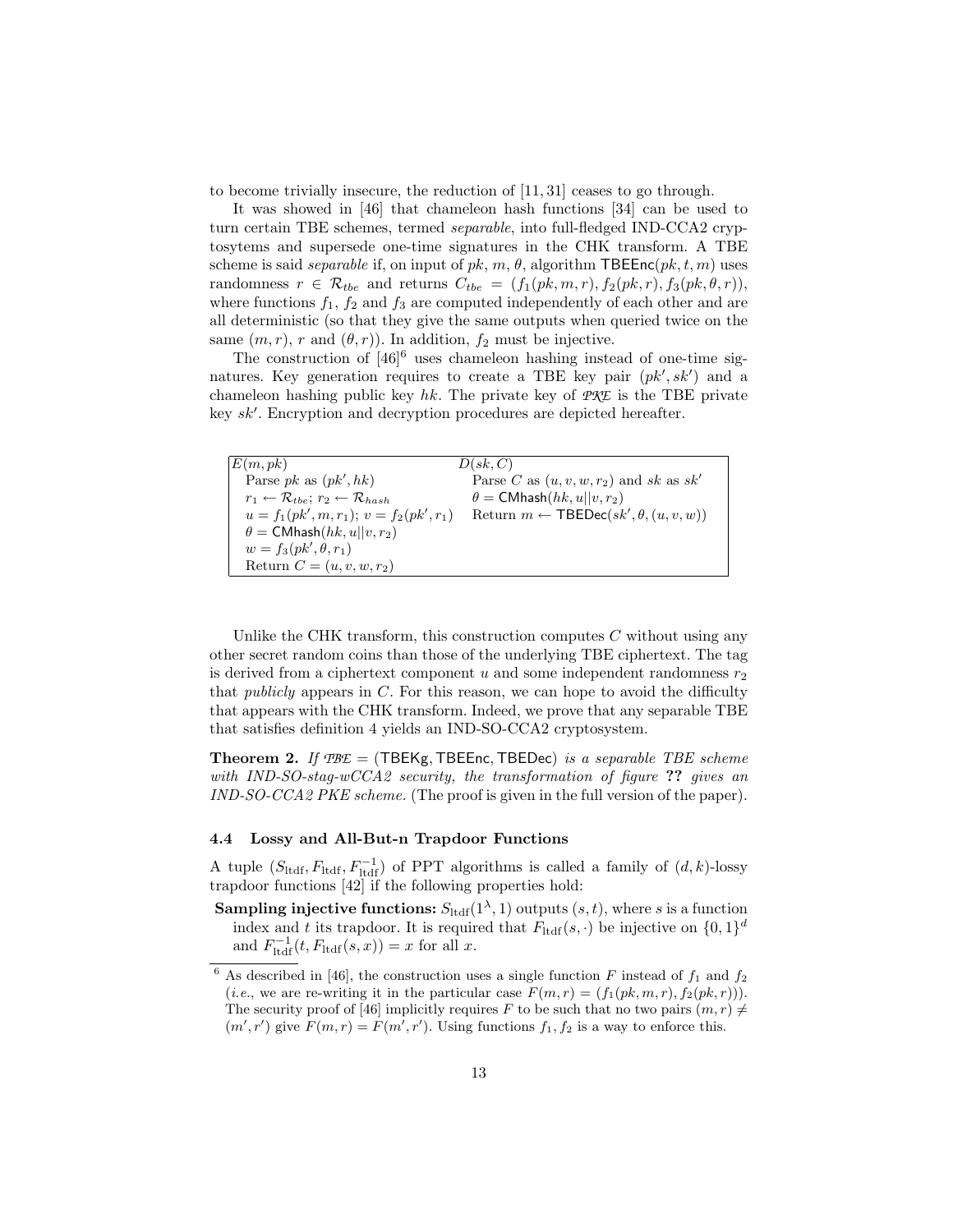**Sampling lossy functions:**  $S_{\text{tdf}}(1^{\lambda},0)$  outputs  $(s, \perp)$  where s is a function index and  $F_{\text{ltdf}}(s, \cdot)$  is a function on  $\{0, 1\}^d$  with image size at most  $2^{d-k}$ .

 $\textbf{Indistinguishability:} \; \{(s,t) \stackrel{\$}{\leftarrow} S_{\text{ltdf}}(1^{\lambda}, 1) : s\} \approx_c \{(s,\bot) \stackrel{\$}{\leftarrow} S_{\text{ltdf}}(1^{\lambda}, 0) : s\}.$ 

Along with lossy trapdoor functions, Peikert and Waters [42] defined allbut-one (ABO) functions. These are lossy trapdoor functions, except instead of having two branches (a lossy branch and an injective branch) they have many branches coming from a branch set  $\mathcal{B}$ , all but one of which are injective.

The Peikert-Waters system only requires ABO functions to have one lossy branch because the IND-CCA2 game involves a single challenge ciphertext and a single ABO function must be evaluated on a lossy branch. Since the IND-SO-CCA security game involves  $n > 1$  challenge ciphertexts, we need to generalize ABO functions into all-but- $n$  (ABN) functions that have multiple lossy branches and where all branches except the specified ones are injective. A tuple  $(S<sub>abn</sub>, G<sub>abn</sub>, G<sub>abn</sub><sup>-1</sup>)$  is a family of ABN functions if these conditions are satisfied.

- Sampling with a given lossy set: For any n-subset  $I \subset \mathcal{B}$ ,  $S_{abn}(1^{\lambda}, I)$ outputs  $s, t$  where  $s$  is a function index, and  $t$  its trapdoor. We require that for any  $b \in \mathcal{B} \setminus I$ ,  $G_{abn}(s, b, \cdot)$  is an injective deterministic function on  $\{0, 1\}^d$ , and  $G_{abn}^{-1}(t, b, G_{abn}(s, b, x)) = x$  for all x. Additionally, for each  $b \in I$ , the image  $\widetilde{G}_{abn}(s, b, \cdot)$  has size at most  $2^{d-k}$ .
- Hidden lossy sets: For any distinct *n*-subsets  $I_0^*, I_1^* \subset \mathcal{B}$ , the first outputs of  $S_{abn}(1^{\lambda}, I_0^{\star})$  and  $S_{abn}(1^{\lambda}, I_1^{\star})$  are computationally indistinguishable.

Just as ABO functions can be obtained from lossy trapdoor functions [42], ABN functions can also be constructed from LTDFs and a general construction is provided in the full version of the paper. The recent results of Hofheinz [28], show how to create All-But-Many Lossy Functions, which are Lossy Trapdoor Functions with a super-polynomial number of lossy branches. The advantage of his construction is that the description of the function is independent of N. Hofheinz's All-But-Many functions can be plugged into our constructions to shrink the size of the public-key in our constructions (see [28] for details).

### 4.5 An IND-SO-stag-wCCA2 TBE Construction

We construct IND-SO-stag-wCCA2 tag-based cryptosystems from lossy trapdoor functions. Let (CMKg, CMhash, CMswitch) be a chameleon hash function where CMhash ranges over the set of branches  $\beta$  of the ABN family. We eventually obtain an IND-SO-CCA2 public key encryption scheme as a LTDF-based construction that mimics the one [42] (in its IND-CCA1 variant).

Let  $(S_{\text{ltdf}}, F_{\text{ltdf}}^{-1}, F_{\text{ltdf}}^{-1})$  be a family of  $(d, k)$ -lossy-trapdoor functions, and let  $(S<sub>abn</sub>, G<sub>abn</sub>, G<sub>abn</sub><sup>-1</sup>)$  be a family of  $(d, k')$  all-but-n functions with branch set  $\{0,1\}$ <sup>v</sup> where v is the length of a verification key for a one-time signature. We require that  $2d - k - k' \leq t - \kappa$ , for  $\kappa = \kappa(t) = \omega(\log t)$ . Let H be a pairwise independent hash family from  $\{0,1\}^d \to \{0,1\}^{\ell}$ , with  $0 < \ell < \kappa - 2\log(1/\nu)$ , for some negligible  $\nu = \nu(\lambda)$ . The message space will be  $\mathsf{MsgSp} = \{0,1\}^{\ell}$ .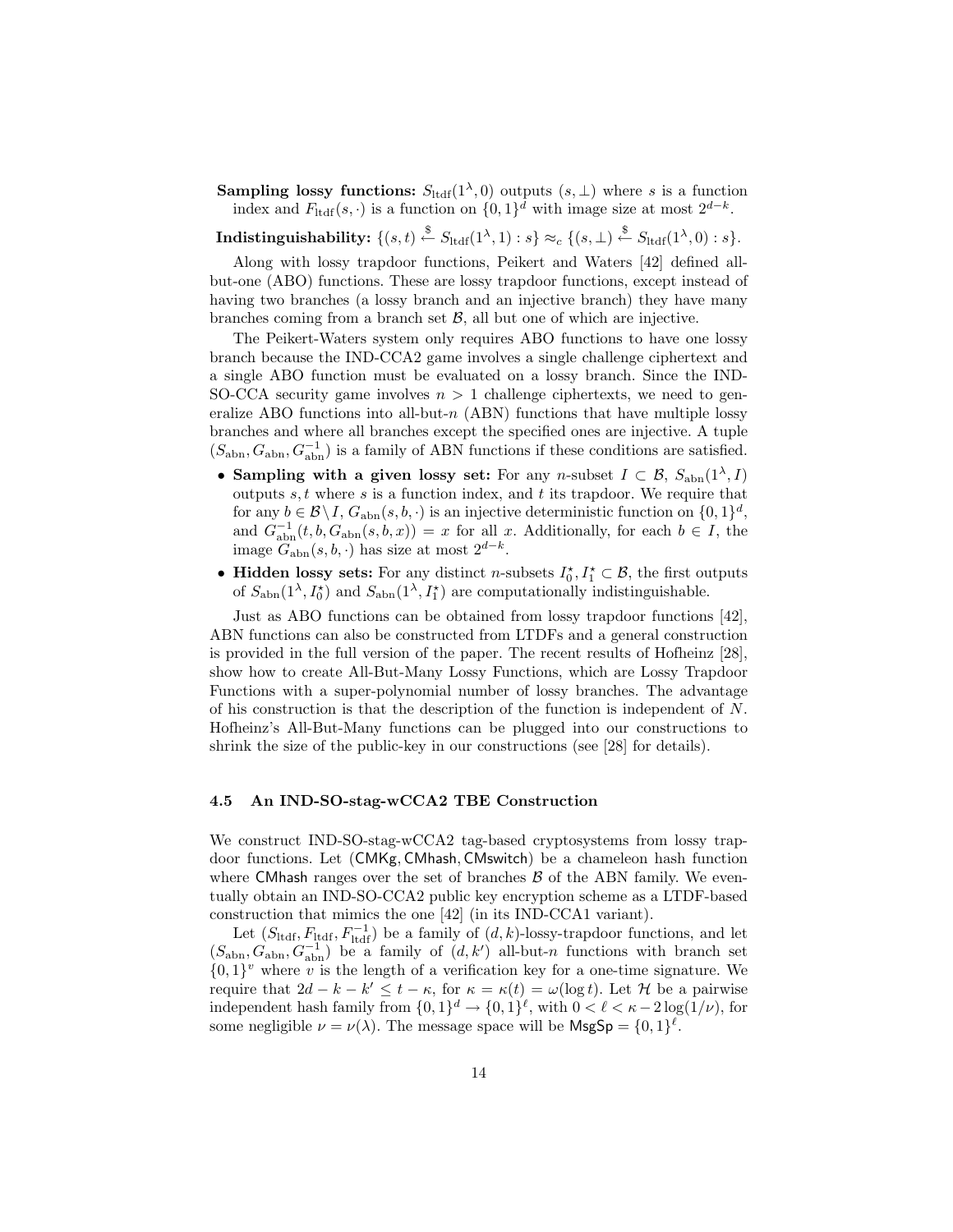- TBEKg(1<sup> $\lambda$ </sup>): choose  $h \stackrel{\$}{\leftarrow} \mathcal{H}$  in the pairwise independent hash family and generate  $(s,t) \leftarrow S_{\text{ltdf}}(1^{\lambda}, inj), (s', t') \leftarrow S_{\text{abn}}(1^{\lambda}, \{0, 1, \ldots, n-1\}).$  The public key will be  $pk = (s, s', h)$  and the secret key will be  $sk = (t, t')$ .
- TBEEnc $(m, pk, \theta)$ : to encrypt  $m \in \{0, 1\}^{\ell}$  under the tag  $\theta \in \mathcal{B}$ , choose  $x \stackrel{\$}{\leftarrow}$  ${0,1}^d$ . Compute  $c_0 = h(x) \oplus m$ ,  $c_1 = F_{\text{ltdf}}(s, x)$  and  $c_2 = G_{\text{abn}}(s, \theta, x)$  and the TBE ciphertext is  $C = (c_0, c_1, c_2) = (h(x) \oplus m, F_{\text{ltdf}}(s, x), G_{\text{abn}}(s', \theta, x)).$
- TBEDec(*C*,  $sk$ ,  $\theta$ ): given  $C = (c_0, c_1, c_2)$  and  $sk = t$ , compute  $x = F_{\text{tdf}}^{-1}(t, c_1)$ and  $m = c_0 \oplus h(x)$  if  $G_{abn}(s, \theta, x) = c_2$ . Otherwise, output ⊥.

The scheme is separable since C is obtained as  $c_0 = f_1(pk, m, x) = m \oplus h(x)$ ,  $c_1 = f_2(pk, x) = F_{\text{ltdf}}(s, x)$  and  $c_2 = f_3(pk, \theta, x) = G_{\text{abn}}(s', \theta, x)$ .

Theorem 3. The algorithms described above form an IND-SO-stag-wCCA2 secure tag-based cryptosystem assuming the security of the lossy and all-but-n families. (The proof is given in the full version of the paper).

## 4.6 An All-but-n Function with Short Outputs

While generic, the all-but- $n$  function described in the full version of the paper has the disadvantage of long outputs, the size of which is proportional to  $nk$ . Efficient all-but-one functions can be based on the Composite Residuosity assumption [22, 3]. We show that the all-but-one function of [22, 3] extends into an ABN function that retains short *(i.e., independent of n or k)* outputs. Multiple lossy branches can be obtained using a technique that traces back to the work of Chatterjee and Sarkar [18] who used it in the context of identity-based encryption.

- Sampling with a given lossy set: given a security parameter  $\lambda \in \mathbb{N}$ and the desired lossy set  $I = \{\theta_1^*, \ldots, \theta_n^*\}$ , where  $\theta_i^* \in \{0,1\}^{\lambda}$  for each  $i \in$  $\{1,\ldots,n\}$ , let  $\gamma \geq 4$  be a polynomial in  $\lambda$ .
	- 1. Choose random primes  $p, q$  s.t.  $N = pq > 2^{\lambda}$ .
	- 2. Generate a vector  $\vec{U} \in (\mathbb{Z}_{N^{\gamma+1}}^*)^{n+1}$  as follows. Let  $\alpha_{n-1}, \ldots, \alpha_0 \in \mathbb{Z}_{N^{\gamma}}$  be coefficients of  $P[T] = \prod_{i=1}^{n} (T - \theta_i^*) = T^n + \alpha_{n-1} T^{n-1} + \cdots + \alpha_1 T + \alpha_0$  in  $\mathbb{Z}_{N}$ <sup>[T]</sup> (note that  $P[T]$  is expanded in  $\mathbb{Z}_{N}$  but its roots are all in  $\mathbb{Z}_{N}^{*}$ ). Then, for each  $i \in \{0, \ldots, n\}$ , set  $U_i = (1 + N)^{\alpha_i} a_i^{N^{\gamma}}$  mod  $N^{\gamma+1}$ , where  $(a_0, \ldots, a_n) \stackrel{\$}{\leftarrow} (\mathbb{Z}_N^*)^{n+1}$  and with  $\alpha_n = 1$ .
	- 3. The evaluation key is  $s' = \{N, \vec{U} = (U_0, \ldots, U_n)\}\$  and the domain of the function is  $\{0,\ldots,2^{\gamma\lambda/2}-1\}$ . The trapdoor is  $t'=\text{lcm}(p-1,q-1)$ .
- Evaluation: to evaluate  $G_{abn}(s', \theta, x)$ , where  $x \in \{0, ..., 2^{\gamma \lambda/2} 1\}$  and  $\theta \in \{0,1\}^{\lambda}$ , compute  $c = \left(\prod_{j=0}^{n} U_i^{(\theta^i \bmod N^{\gamma})}\right)^x \mod N^{\gamma+1}$ .
- Inversion: for a branch  $\theta$ ,  $c = G_{abn}(s', \theta, x)$  is a Damgård-Jurik encryption of  $y = P(\theta)x \mod N^{\gamma}$ . Using  $t' = \text{lcm}(p-1, q-1)$ , we apply the decryption algorithm of [20] to obtain  $y \in \mathbb{Z}_{N}$  and return  $x = yP(\theta)^{-1} \mod N^{\gamma}$ .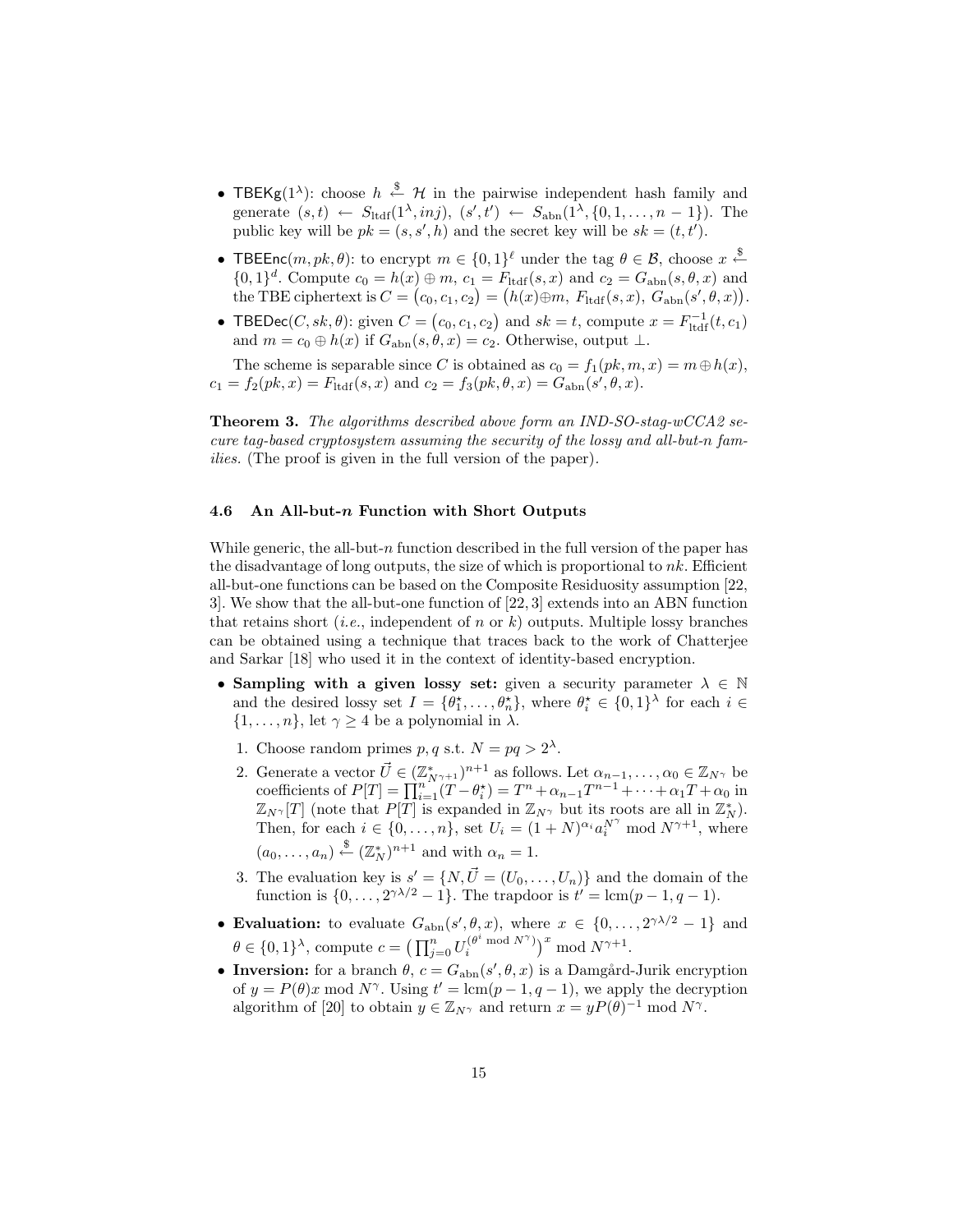As in [22, 3],  $G_{abn}(s', \theta, \cdot)$  has image size smaller than N when  $\theta \in I$  and it can be shown that  $\widetilde{H}_{\infty}(x|(G_{\mathrm{abn}}(s', \theta, x), N, \vec{U})) \geq \gamma \lambda/2 - \log(N)$ .

We note that the ABN function  $G_{abn}(s', \theta, \cdot)$  is not injective for each branch  $\theta \notin I$ , but only for those such that  $gcd(P(\theta), N^{\gamma}) = 1$ . However, the fraction of branches  $\theta \in \{0,1\}^{\lambda}$  such that  $gcd(P(\theta), N^{\gamma}) \neq 1$  is bounded by  $2/\min(p, q)$ , which is negligible. Moreover, the proof of theorem 3 is not affected if the TBE scheme is instantiated with this ABN function and the LTDF of [22, 3]. As explained in the full version of the paper, as long as factoring is hard (which is implied by the Composite Residuosity assumption), the adversary has negligible chance of making decryption queries w.r.t. to such a problematic tag  $\theta$ .

Lemma 2. The above ABN function is lossy set hiding under the Composite Residuosity assumption. (The proof is given in the full version of the paper).

The above ABN function yields an IND-SO-CCA2 secure encryption scheme with ciphertexts of constant (*i.e.*, independent of  $n$ ) size but a public key of size  $\mathcal{O}(n)$ . Encryption and decryption require  $\mathcal{O}(n)$  exponentiations as they entail an ABN evaluation. On the other hand, the private key has  $\mathcal{O}(1)$  size, which keeps the private storage very cheap. At the expense of sacrificing the short private key size, we can optimize the decryption algorithm by computing  $x = G_{abn}^{-1}(t', \theta, c_2)$ (instead of  $x = F_{\text{ltdf}}^{-1}(t, c_1)$ ) so as to avoid computing  $G_{\text{abn}}(s', \theta, x)$  in the forward direction to check the validity of ciphertexts. In this case, the receiver has to store  $\alpha_0, \ldots, \alpha_{n-1}$  to evaluate  $P(\theta)$  when inverting  $G_{abn}$ .

It is also possible to extend the DDH-based ABO function described in [42] into an ABN function. However, in the full version of the paper, we describe a more efficient lossy TBE scheme based on the DDH assumption.

# Acknowledgements

We thank Yuval Ishai for suggesting a connection between Oblivious Transfer and Lossy Encryption.

Brett Hemenway was supported in part by NSF VIGRE Fellowship and NSF grants 0716835, 0716389, 0830803 and 0916574. Rafail Ostrovsky's research is supported in part by NSF grants 0830803, 09165174, 106527 and 1118126, US-Israel BSF grant 2008411, grants from OKAWA Foundation, IBM, Lockheed-Martin Corporation and the Defense Advanced Research Projects Agency through the U.S. Office of Naval Research under Contract N00014-11-1-0392. The views expressed are those of the author and do not reflect the official policy or position of the Department of Defense or the U.S. Government. Benoît Libert acknowledges the Belgian Fund for Scientific Research (F.R.S.-F.N.R.S.) for his "Charg´e de recherches" fellowship and the BCRYPT Interuniversity Attraction Pole. Damien Vergnaud was supported in part by the European Commission through the ICT Program under contract ICT-2007-216676 ECRYPT II.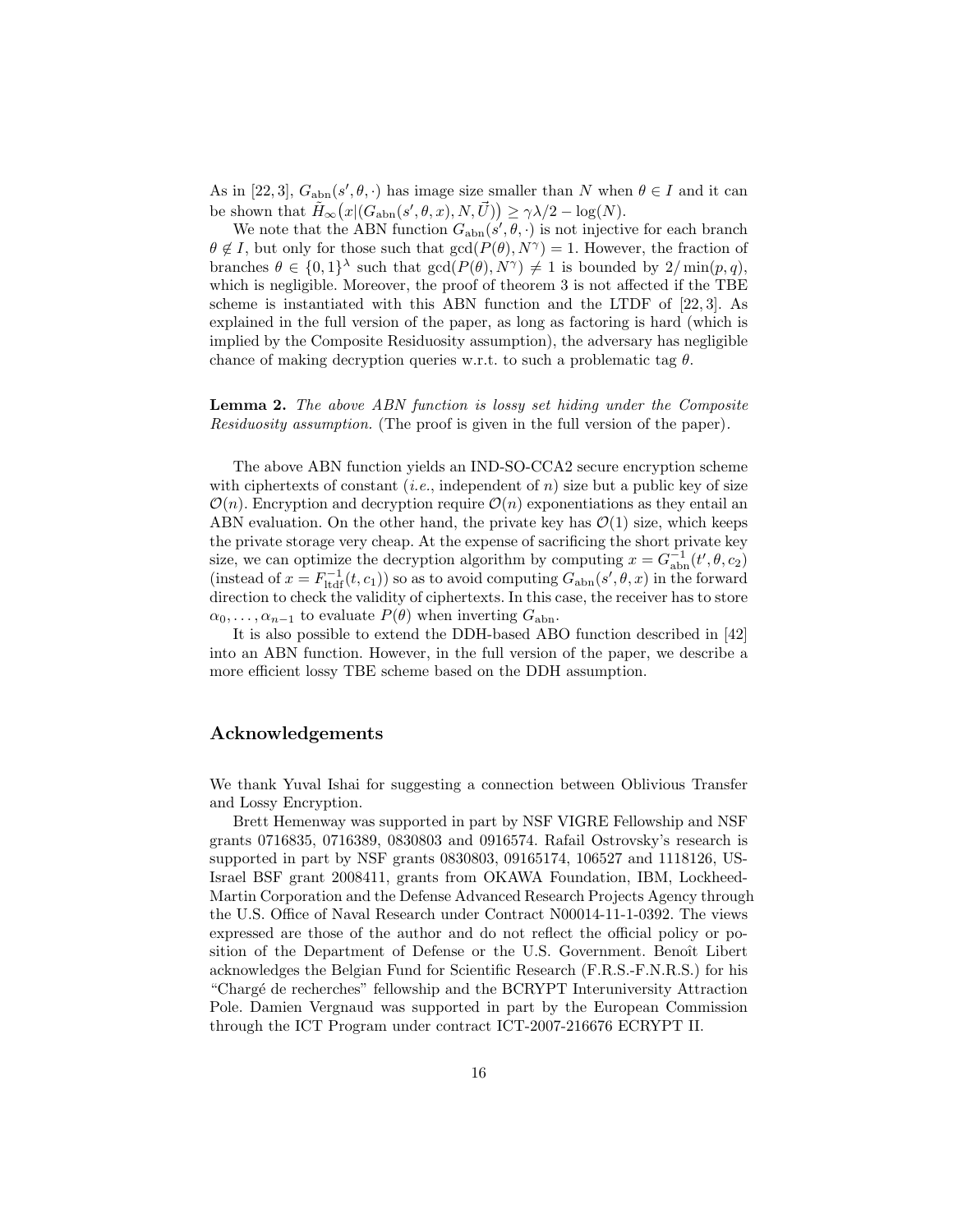## References

- 1. D. Boneh, X. Boyen. Efficient selective-ID secure identity-based encryption without Random Oracles. In Eurocrypt'04, LNCS 3027, pp. 223–238, 2004.
- 2. D. Beaver. Plug and play encryption. In Crypto'97, LNCS 1294, pp. 75–89, Springer, 1997.
- 3. A. Boldyreva, S. Fehr, A. O'Neill. On notions of security for deterministic encryption, and efficient constructions without random oracles. In Crypto'08, LNCS 5157, pp. 335–359. Springer, 2008.
- 4. D. Beaver, S. Haber. Cryptographic protocols provably secure against dynamic adversaries. In Eurocrypt'92, LNCS 658, pp. 307–323. Springer, 1992.
- 5. M. Bellare, D. Hofheinz, S. Yilek. Possibility and impossibility results for encryption and commitment secure under selective opening. In Eurocrypt'09, LNCS 5479, pp. 1–35. Springer, 2009.
- 6. D. Bleichenbacher. Chosen ciphertext attacks against protocols based on the RSA encryption standard PKCS  $\#1$ . In Crypto'98, LNCS 1462, pp. 1–12. Springer, 1998.
- 7. M. Bellare, B.Waters, S. Yilek. Identity-based encryption secure under selective opening attack. In TCC'11, LNCS 6597, pp. 235–252. Springer, 2011.
- 8. M. Bellare, S. Yilek. Encryption schemes secure under selective opening attack. Cryptology ePrint Archive: Report 2009/101, 2009.
- 9. R. Canetti, C. Dwork, M. Naor, R. Ostrovsky. Deniable encryption. In Crypto'97, LNCS 1294, pp. 90–104, Springer, 1997.
- 10. R. Canetti, U. Feige, O. Goldreich, M. Naor. Adaptively secure multi-party computation. In STOC '96, pp. 639–648, ACM Press, 1996.
- 11. R. Canetti, S. Halevi, J. Katz. Chosen-ciphertext security from identity-based encryption. In  $Europeani04$ , pp. 207–222. Springer, 2004.
- 12. —, Adaptively-secure, non-interactive public-key encryption. In  $TCC$  '05, LNCS 3378, pp. 150–168. Springer, 2005.
- 13. G. Di Crescenzo, Y. Ishai, R. Ostrovsky. Non-interactive and non-malleable commitment. In STOC'98. ACM, 1998.
- 14. R. Canetti, H. Krawczyk, J.-B. Nielsen. Relaxing chosen-ciphertext security. In Crypto'03, LNCS 2729, pp. 565–582. Springer, 2003.
- 15. G. Di Crescenzo, T. Malkin, R. Ostrovsky. Single database private information retrieval implies oblivious transfer. In Eurocrypt'00, LNCS 1807, pp. 122–138. Springer, 2000.
- 16. R. Cramer, V. Shoup. A practical public key cryptosystem provably secure against adaptive chosen ciphertext attack. In Crypto'98, LNCS 1462, pp. 13–25, 1998.
- 17. —, Universal hash proofs and a paradigm for adaptive chosen ciphertext secure public-key encryption. In Eurocrypt'02, LNCS 2332, pp. 45–64, 2002.
- 18. S. Chatterjee, P. Sarkar. Generalization of the selective-ID security model for HIBE protocols. In PKC'06, LNCS 3958, pp. 241–256. Springer, 2006.
- 19. D. Dolev, C. Dwork, M. Naor. Non-malleable cryptography. In STOC'91, pp. 542–552, 1991.
- 20. I. Damgård, M. Jurik. A generalisation, a simplification and some applications of paillier's probabilistic public-key system. In PKC'01, LNCS 1992, pp. 119–136, Springer, 2001.
- 21. C. Dwork, M. Naor, O. Reingold, L. Stockmeyer. Magic functions. J. of the ACM, 50(6):852–921, 2003.
- 22. D.-M. Freeman, O. Goldreich, E. Kiltz, A. Rosen, G. Segev. More constructions of lossy and correlation-secure trapdoor functions. In PKC'10, LNCS 6056, pp. 279–295, Springer, 2010.